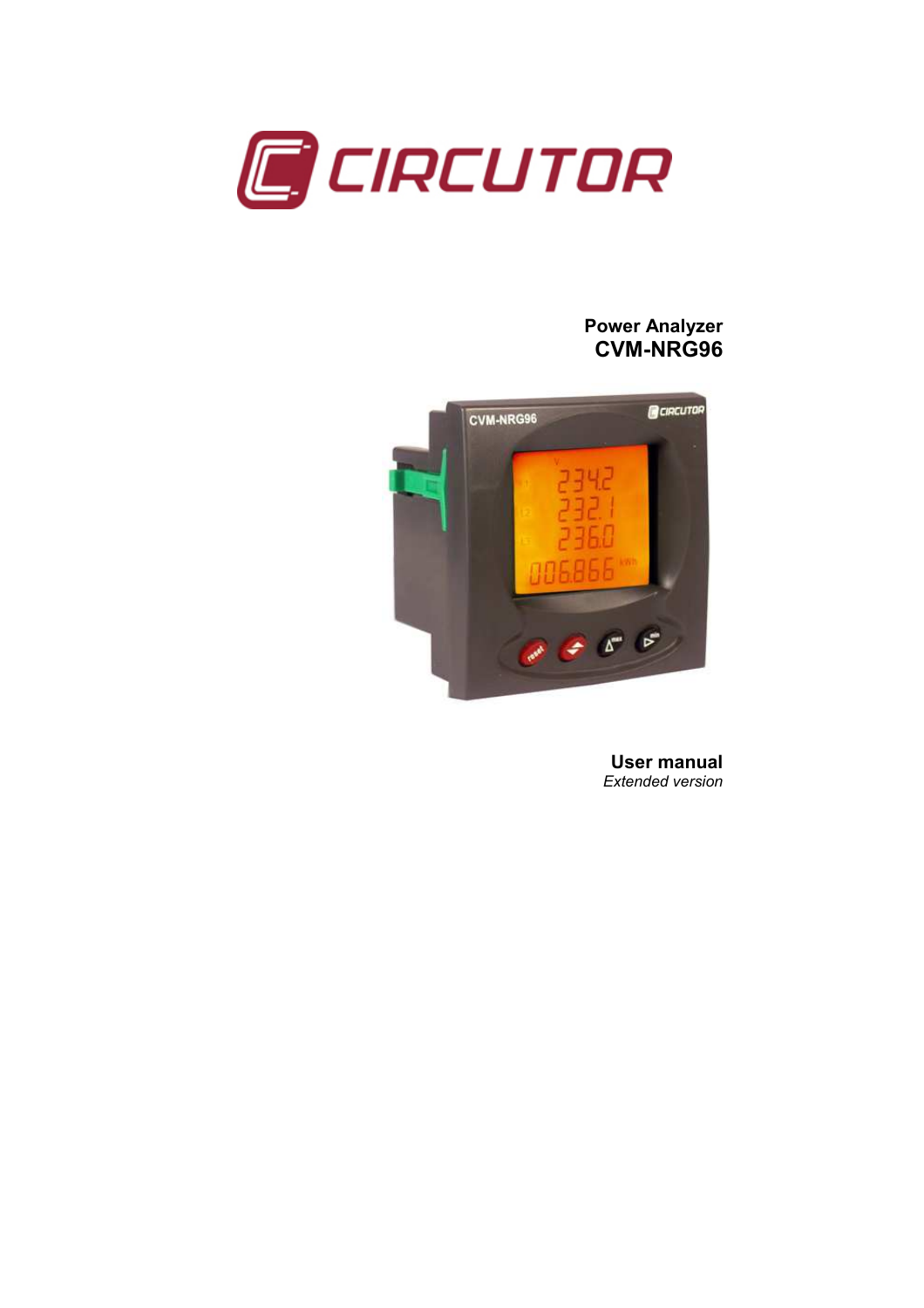CVM-NRG96

# **ENGLISH**

Checks on receipt.

This manual assists in the installation and use of the CVM NRG 96 power analyzer so that the best possible use can be gained from it. On receipt of the equipment check the following:

- The equipment corresponds to the specifications in your order.
- Check that the equipment has not been damaged during delivery.
- Check that it has the correct instruction manual.



For safety reasons it is essential that anyone installing or handling the CVM NRG 96 follow the usual safety procedures as well as the specific warnings in this instruction manual. Installing and maintenance for this analyzer must be carried out by a qualified person.

TABLE OF CONTENTS

M9817250120-03-05A  $\mathfrak{p}$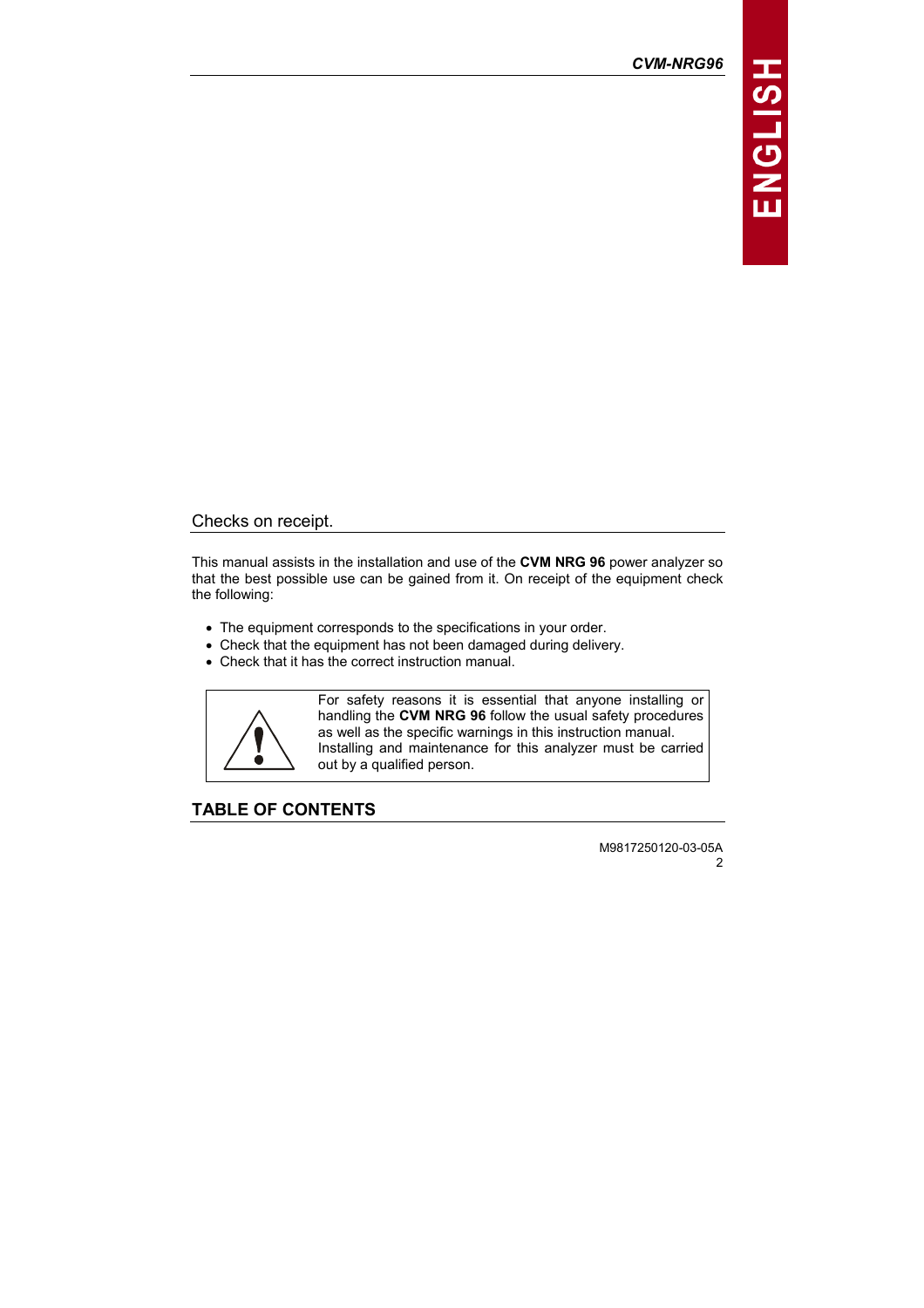CVM-NRG96

|  | UVM-INRUYO |  |  |
|--|------------|--|--|
|  |            |  |  |

| .                                              | page                                                                         | 4                                                        |
|------------------------------------------------|------------------------------------------------------------------------------|----------------------------------------------------------|
| .<br>.<br>.<br>.<br>.<br>.<br>.                | page<br>page<br>page<br>page<br>page<br>page<br>page                         | 6<br>6<br>7<br>7<br>7<br>7<br>7                          |
| .                                              | page                                                                         | 9                                                        |
| .                                              | page                                                                         | 13                                                       |
| .                                              | page                                                                         | 14                                                       |
| .<br>.<br>.<br>.<br>.<br>.<br>.<br>.<br>.<br>. | page<br>page<br>page<br>page<br>page<br>page<br>page<br>page<br>page<br>page | 15<br>15<br>16<br>16<br>18<br>19<br>20<br>21<br>21<br>22 |
| .<br>.<br>.                                    | page<br>page<br>page                                                         | 26<br>27<br>30                                           |
| .<br>.<br>.                                    | page<br>page<br>page                                                         | 31<br>32<br>35<br>36                                     |
|                                                | Programming the main page and preferred energy<br>.                          | page                                                     |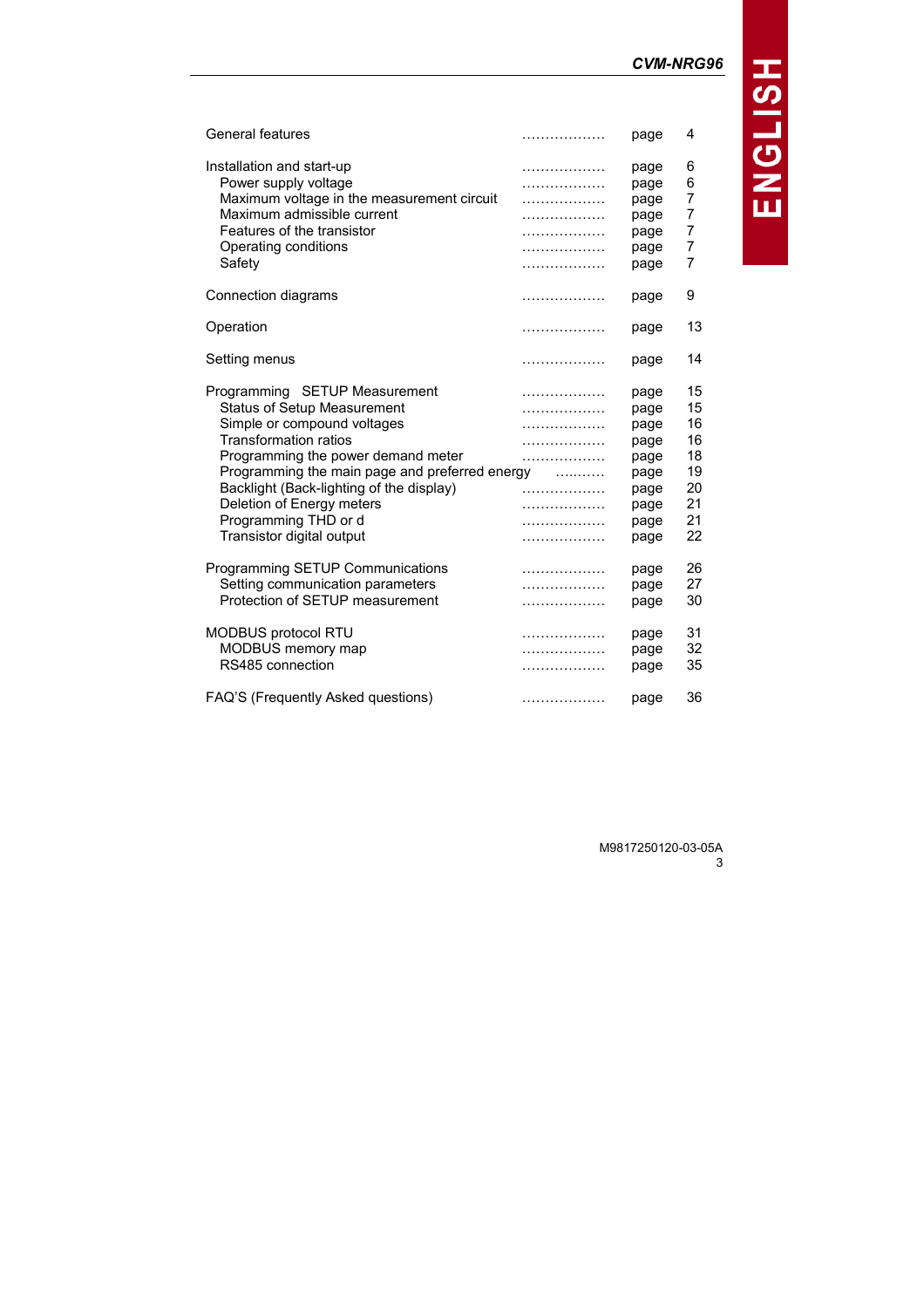# General features

The CVM-NRG 96 panel analyzer is a programmable measuring instrument; it offers a series of options for using it, which may be selected from configuration menus on the instrument itself. Before starting the analyzer carefully read sections: power supply, connection and setting and select the most suitable form of operation in order to obtain the required data.



The CVM-NRG 96 measures, calculates and displays the main electrical parameters in three phase, balanced or unbalanced industrial systems.

Measurements are taken in true effective value using the three alternating voltage inputs and three current inputs to measure 5 A secondaries from external measurement toroids.

With its processor, the measurement station allows simultaneous analysis of:

| <b>MAGNITUDE</b>                     | <b>UNIT</b>    | L1        | L <sub>2</sub> | L3        | Ш    |
|--------------------------------------|----------------|-----------|----------------|-----------|------|
| Simple Voltage                       |                |           |                |           |      |
| Compound voltage                     | V              | ٠         | ۰              | $\bullet$ |      |
| Current                              | А              | ٠         |                | ٠         |      |
| Frequency                            | Hz             | ٠         |                |           |      |
| Active power                         | <b>kW</b>      | $\bullet$ | ۰              | $\bullet$ | ٠    |
| <b>Reactive Power L</b>              | kvarL          | $\bullet$ | ٠              | ٠         |      |
| <b>Reactive Power C</b>              | kvarC          | ٠         | ٠              | $\bullet$ |      |
| <b>Apparent Power</b>                | kVA            |           |                |           |      |
| Power Factor                         | PF             | ٠         |                | ٠         |      |
| $\cos \varphi$                       | $\cos \varphi$ |           |                |           | ٠    |
| Maximum Demand                       | Pd             |           |                |           |      |
| <b>Neutral Current</b>               | $I_N$          |           |                |           |      |
| Voltage THD                          | $% THD-V$      | ٠         |                | ٠         |      |
| <b>Current THD</b>                   | % THD – A      | $\bullet$ |                | $\bullet$ |      |
| kWh (consumption and generation)     | Wh             |           |                |           |      |
| kvarh.L (consumption and generation) | W·h            |           |                |           |      |
| kvarh.C (consumption and generation) | W·h            |           |                |           |      |
| kVAh (consumption and generation)    | W·h            |           |                |           |      |
| Harmonic decomposition (V and A) *   | ℅              | ٠         |                |           | 15th |

 $\checkmark$  ( • ) Available through display and communications.<br>  $\checkmark$  ( • ) Only available through communications.<br>  $\checkmark$  ( \* ) Harmonic decomposition in model *HAR*.

Only available through communications.

Harmonic decomposition in model HAR.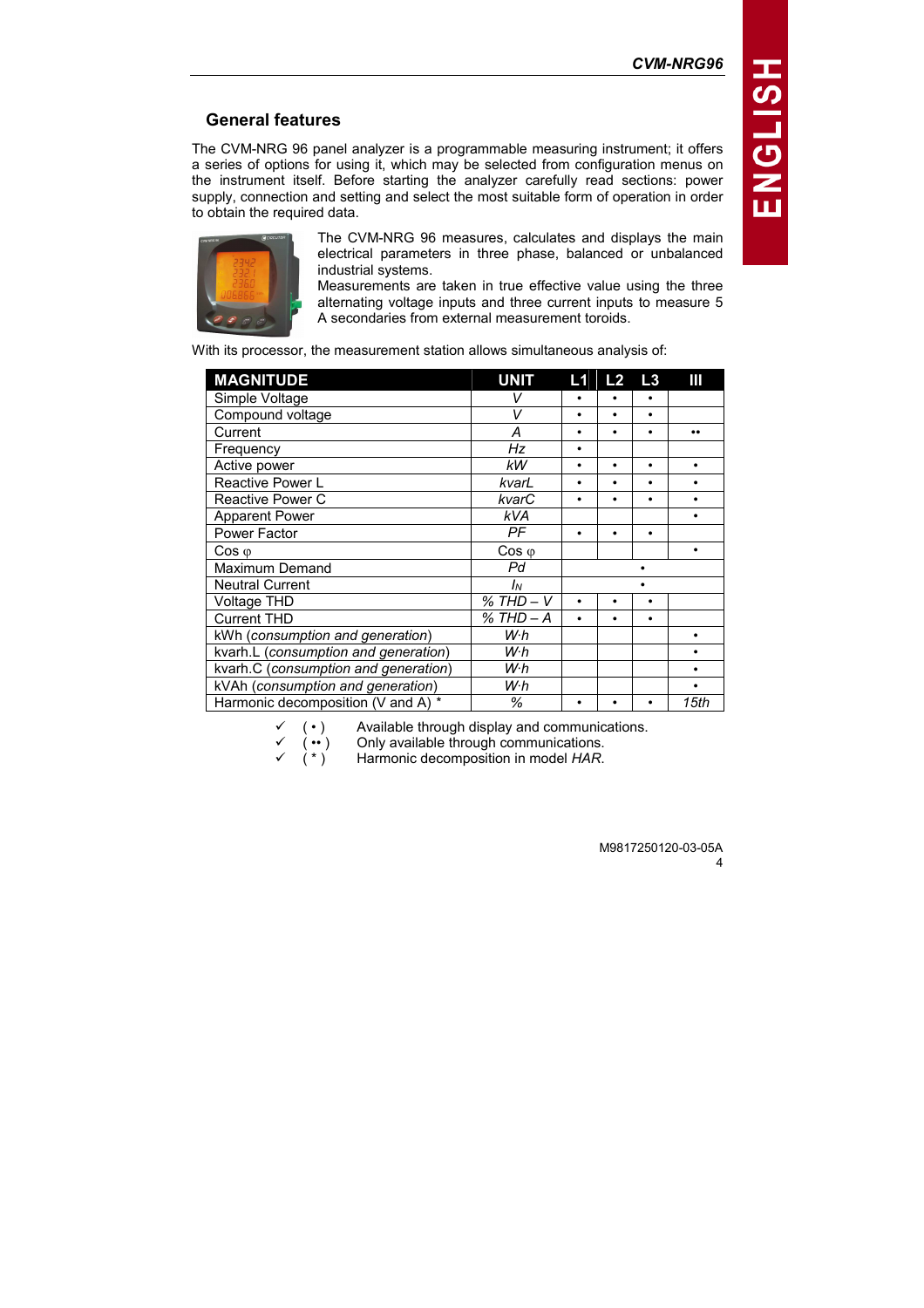The CVM-NRG 96 allows the display of all electrical parameters shown above, using the back-lit LCD display, showing 4 instant electrical parameters, maximum or minimum on each page jump.

## Other features:

- -Small sized instrument (96x96x50).
- -Measurement in true effective value.
- -Instant, maximum, minimum values for each parameter.
- - Energy measurer function.
	- 1 GW·h in consumed energy.
	- 100 MW·h in generated energy.
- -Backlit LCD display.
- -RS485 communications (Modbus RTU®) included.

Available models:



| <b>CVM-NRG96</b>          | <b>CODE</b> |
|---------------------------|-------------|
| CVM-NRG96                 | M51800      |
| CVM-NRG96-ITF             | M51900      |
| CVM-NRG96-ITF-RS485-C     | M51911      |
| CVM-NRG96-ITF-RS485-C-HAR | M51B11      |
| CVM-NRG96-ITF-P-RS485-C   | M51A11      |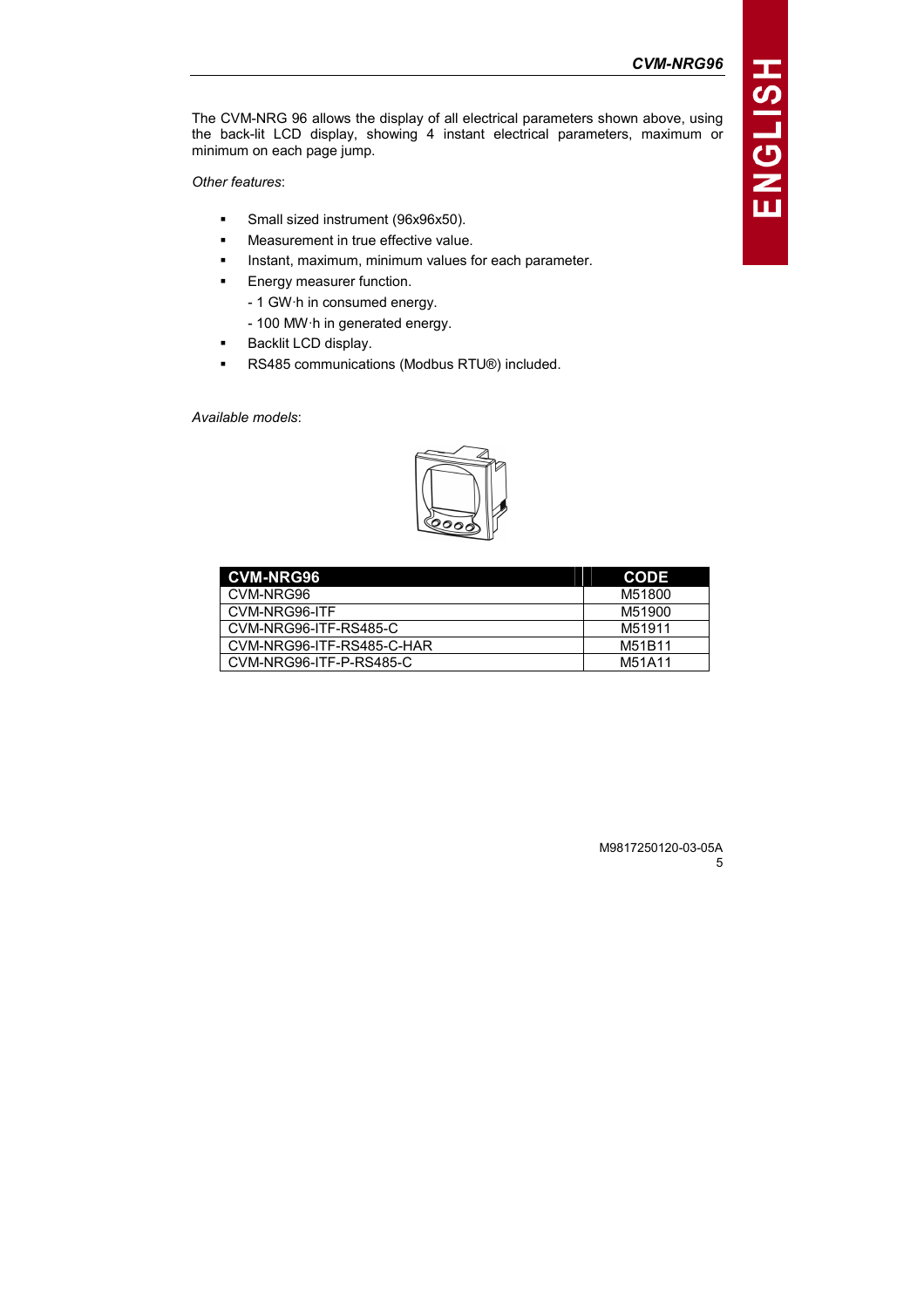# Installation and start-up

This manual contains information and warnings that must be followed by the user to ensure the safe operation of the equipment and to maintain it in a safe condition. The analyzer must not be switched on until it is finally attached to the electrical board.

### IF THE EQUIPMENT IS HANDLED IN A WAY NOT SPECIFIED BY THE MANUFACTURER, THE EQUIPMENT'S PROTECTION MAY BE COMPROMISED

When it is likely that the equipment has lost its protection (with visible damage), it must be disconnected from the auxiliary supply. In this event, contact a qualified technical service representative.

## Installing the equipment

Check the following points before switching the equipment on:

- a) Power supply voltage.
- b) Maximum voltage in the measurement circuit.
- c) Maximum admissible current.
- $\overrightarrow{d}$  Features of the transistor (digital output).
- e) Operating conditions.
- f) Safety.

-

-

### A. Power supply voltage

| Standard version:                                                                                                   |   |                                                                                     |
|---------------------------------------------------------------------------------------------------------------------|---|-------------------------------------------------------------------------------------|
| - Power supply<br>- Frequency<br>- Power supply tolerance<br>- Connection board<br>- Consumption of the equipment : | : | 230 V AC.<br>50-60 Hz<br>$-15\%$ / $+10\%$<br>Terminals 1-2 (Power Supply)<br>5 V·A |
| Version Plus:                                                                                                       |   |                                                                                     |
| - Power supply<br>- Frequency<br>- Connection board<br>- Consumption of the equipment                               | : | 85265 V AC. // 95300 V DC.<br>50-60 Hz<br>Terminals 1-2 (Power Supply)<br>5 V·A     |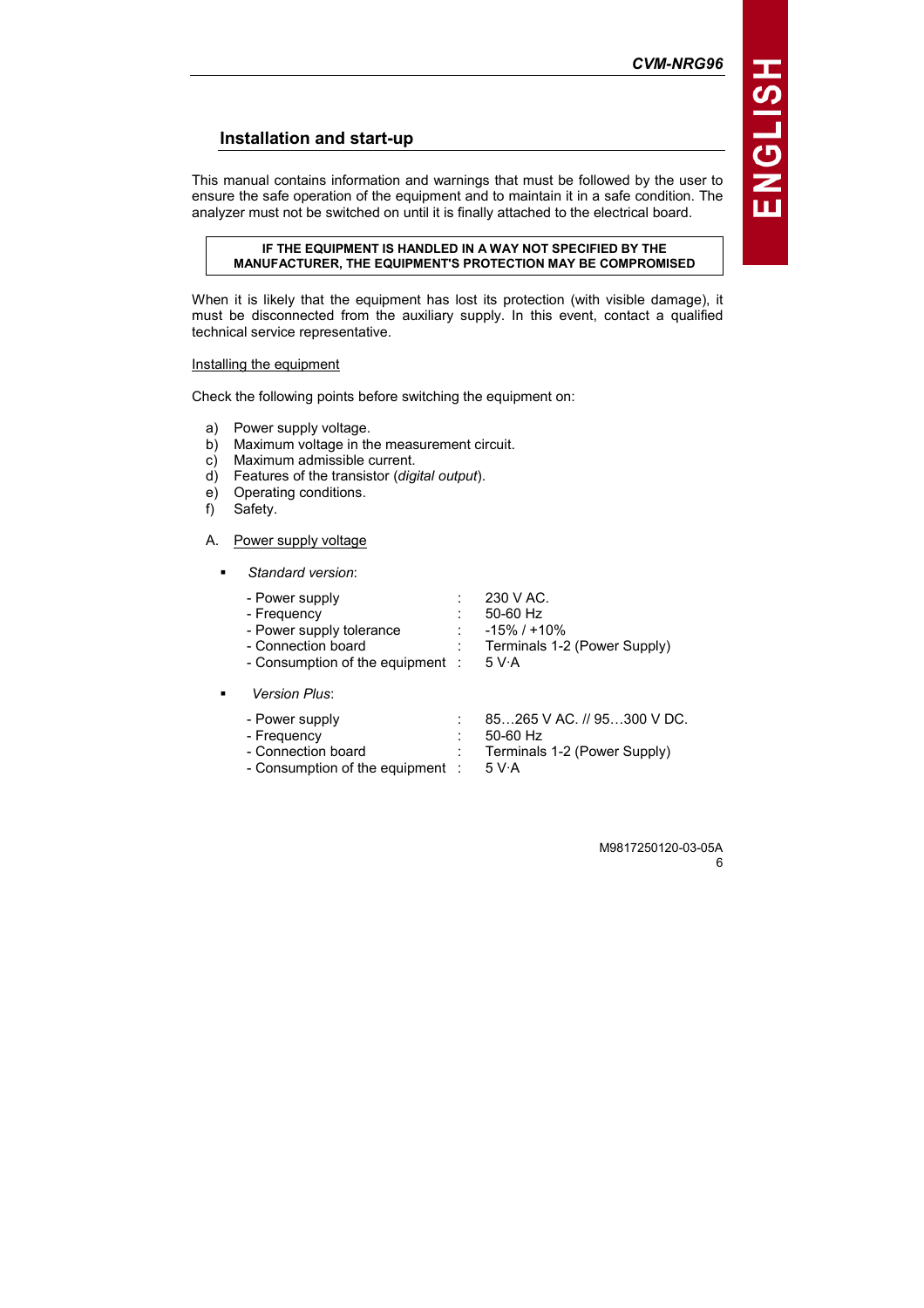CVM-NRG96

B. Maximum voltage in the measurement circuit:

| - Voltage   | ٠ | 300 V $\sim$ AC. phase-neutral |
|-------------|---|--------------------------------|
|             |   | 520 V $\sim$ AC. phase-phase   |
| - Frequency |   | 4565 Hz                        |

C. Maximum admissible current:

- Current : External transformers In /5A.

- D. Transistor features(output):
	- NPN Type : Opto-isolated Transistor /Open Collector
	- Maximum operating voltage: 24 V.DC.<br>- Maximum operating current: 50 mA
	- Maximum operating current: 50 mA<br>- Maximum frequency : 5 pulses / second
	- Maximum frequency :
	- Pulse length : 100 ms

### E. Operating conditions:

| - Operating temperature<br>- Relative humidity<br>- Altitude |  | $-10 °C$ / +50°C<br>5 to 95 % HR (without condensation)<br>up to $2,000$ metres |
|--------------------------------------------------------------|--|---------------------------------------------------------------------------------|
|--------------------------------------------------------------|--|---------------------------------------------------------------------------------|

- F. Safety:
	- Designed for category III installations 300 V ∼AC. (EN 61010).
	- Protection against electric shock by class II double isolation.

### **Installation**

Installation for the equipment is by panel(panel drill  $92^{+0.8}$  x  $92^{+0.8}$  m.m., according to DIN 43 700). All connections must remain inside the electrical board.

Bear in mind that when the equipment is connected, the terminals may be dangerous if touched. Opening covers or removing parts may access parts which are dangerous if touched. The equipment must not be used until it is fully installed.

The equipment must be connected to a power supply circuit protected with  $gl$  (IEC 269) or type M fuses between 0.5 and 2 A. It must have an overload/short circuit switch or equivalent device in order to disconnect the equipment from the power supply. The power supply circuit and the voltage measurement circuit is connected with a cable with a minimum cross section of 1  $mm<sup>2</sup>$ .

The secondary line for the current transformer shall have a minimum cross section of  $2.5$  mm<sup>2</sup>.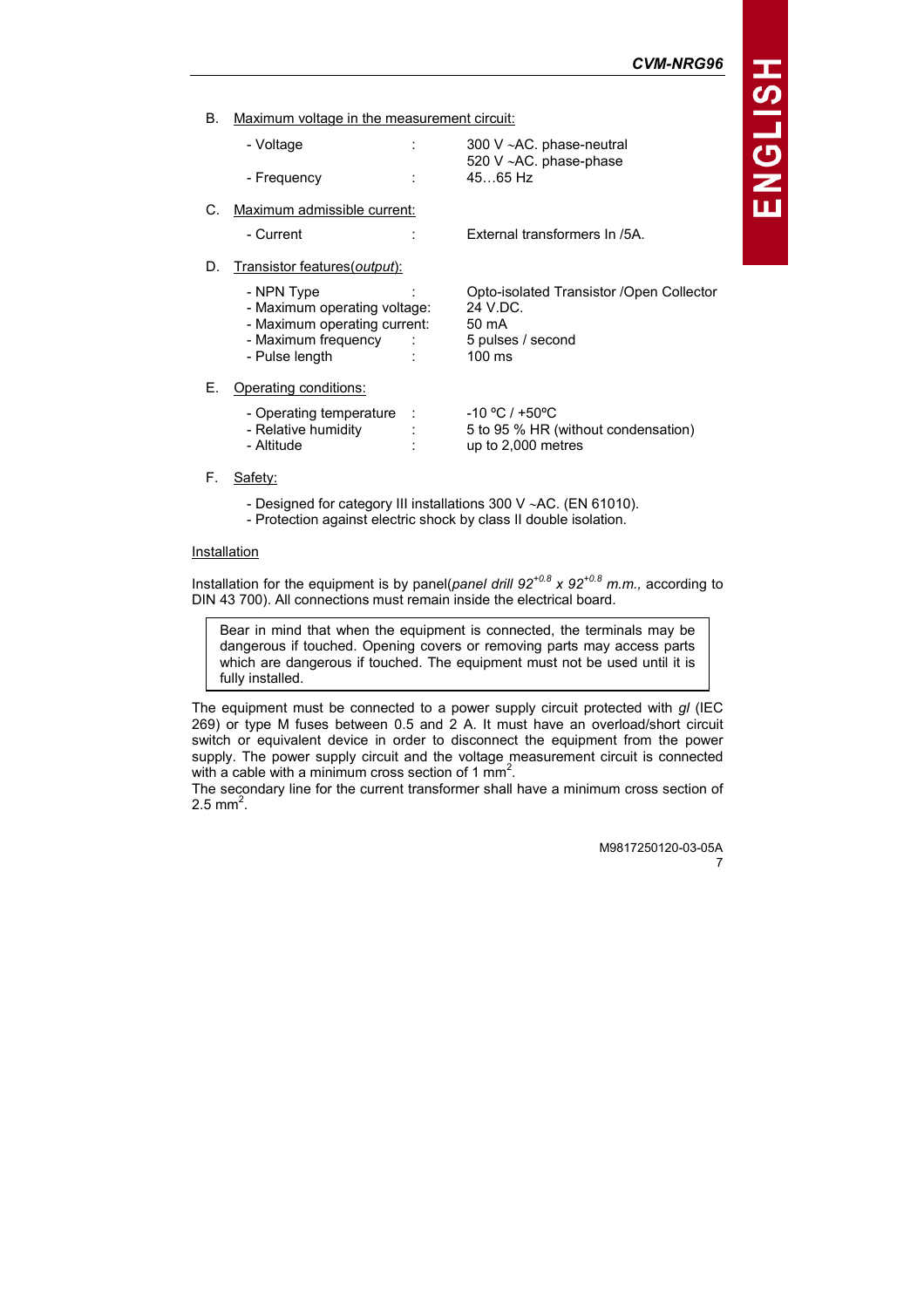## **Terminal list**



No. Terminal description Power supply voltage input Power supply voltage input Transistor output RL1 Transistor output RL2 RS-485 ( + ) RS-485 ( - ) RS-485 ( GND ) Measurement VL1 Measurement VL2 Measurement VL3 Neutral measurement Current input AL1 – S2 Current input AL1 – S1 Current input AL2 – S2 Current input AL2 – S1 Current input AL3 – S2 Current input AL3 – S1

Note: Internally terminals 13, 15 and 17 are joined to terminal 6, Neutral (in no isolated model). The current inputs... / 5 A are isolated in model ITF.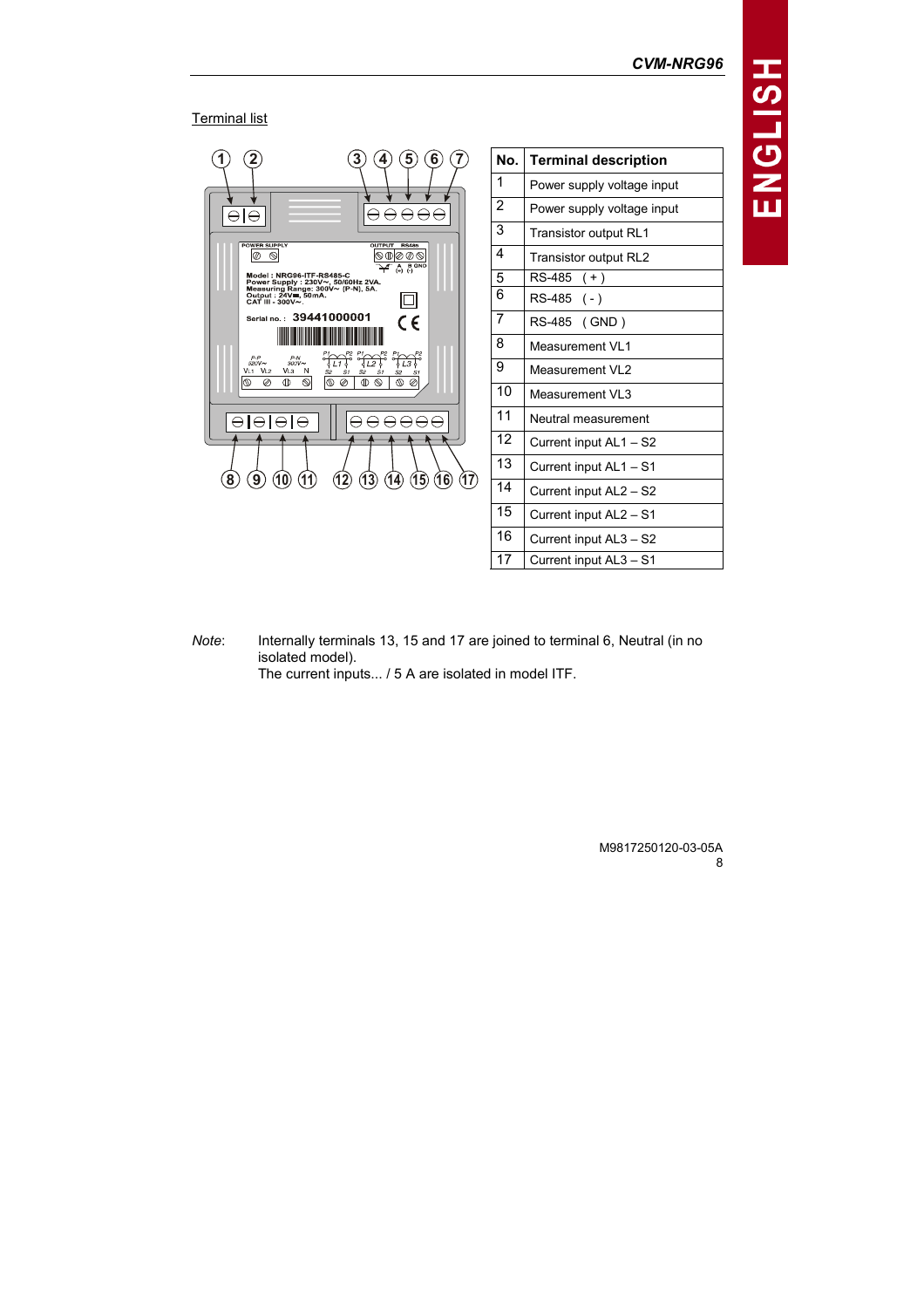# Connection diagrams

A. Three phase system measurement with 4 wire connection (Low Voltage) and three external current transformers.

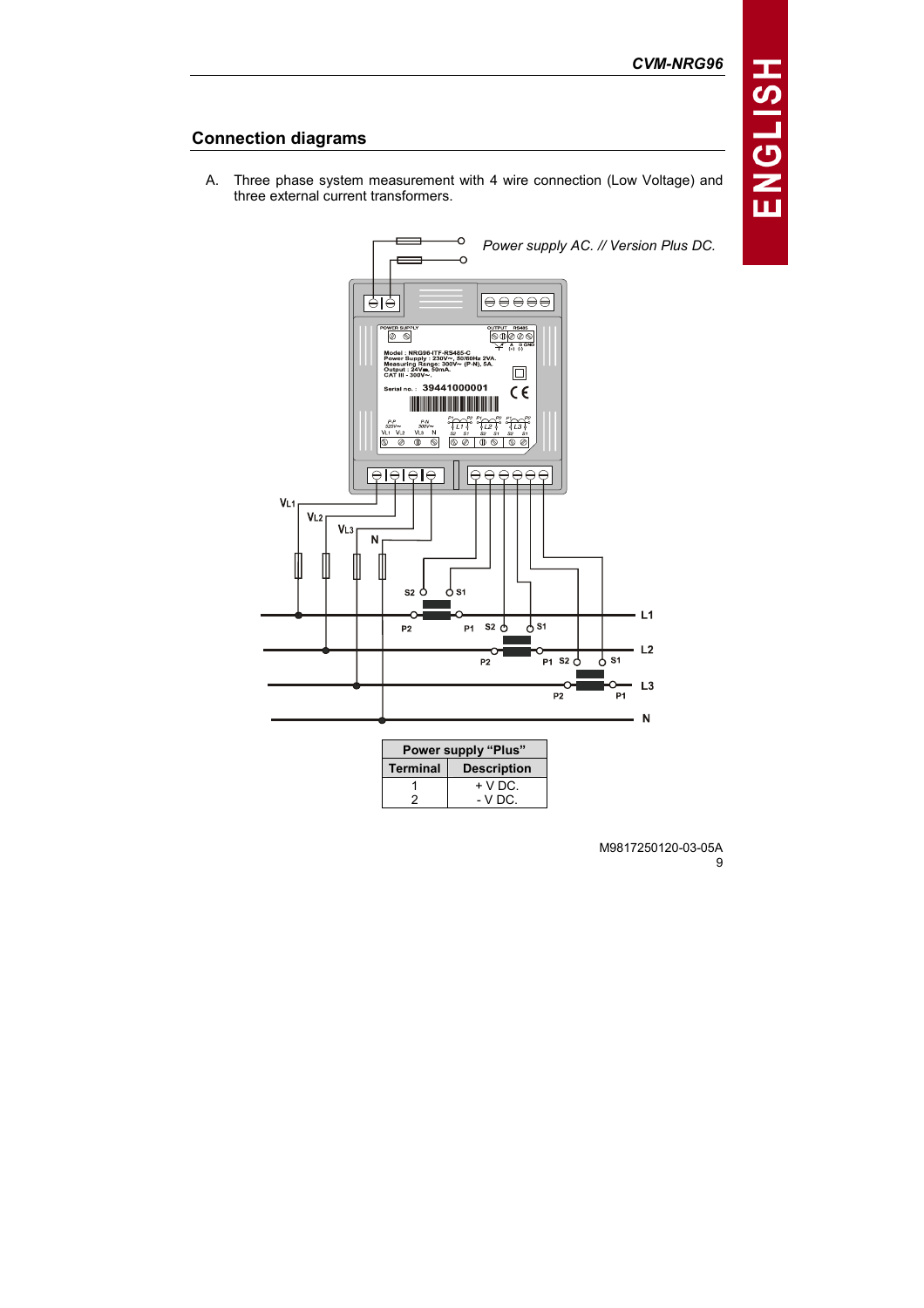B. Three phase system measurement with 3 wire connection (Low Voltage) and three external current transformers.

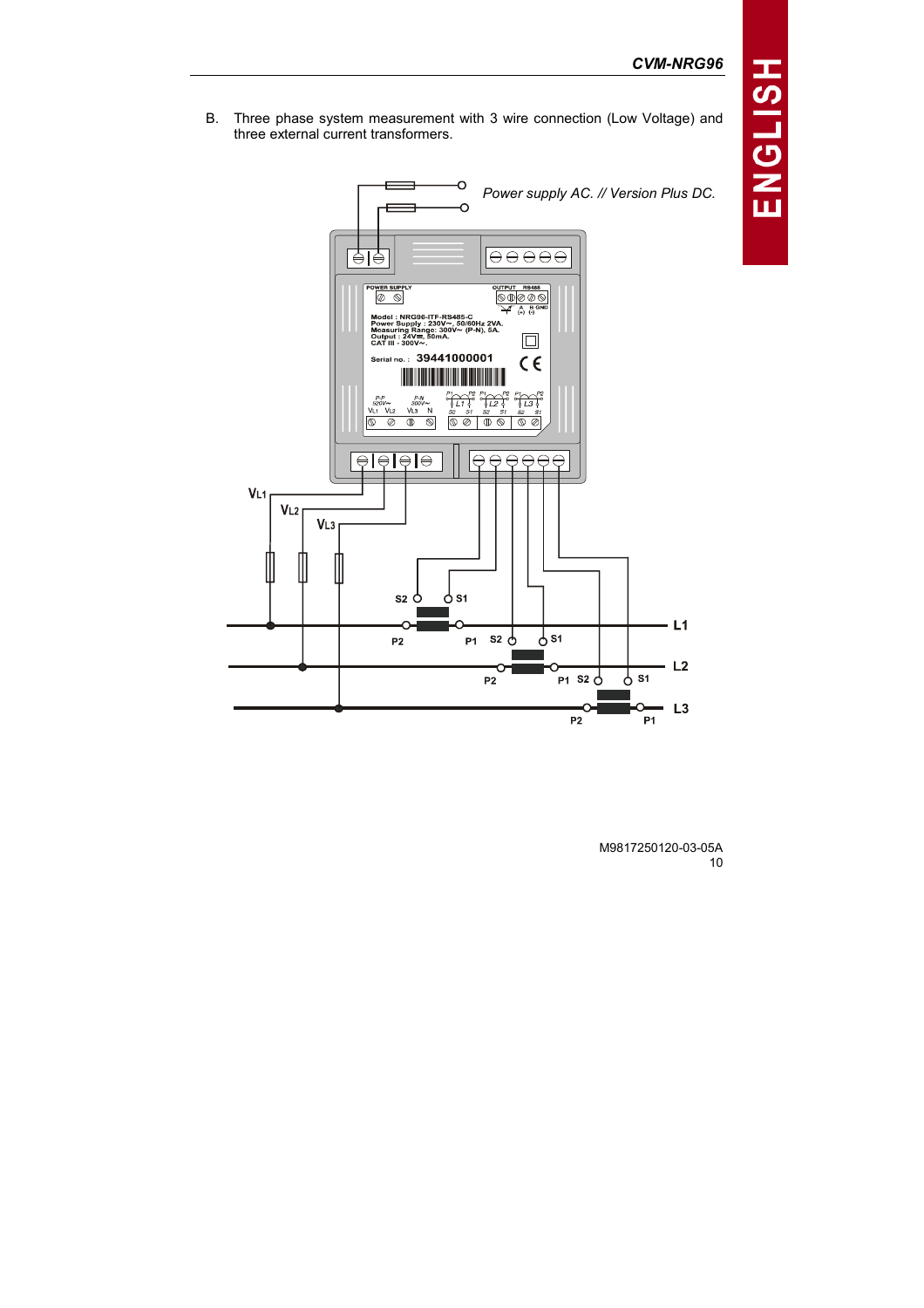C. Three phase system measurement with 3 wire connection using 2 transformers and three external current transformers.

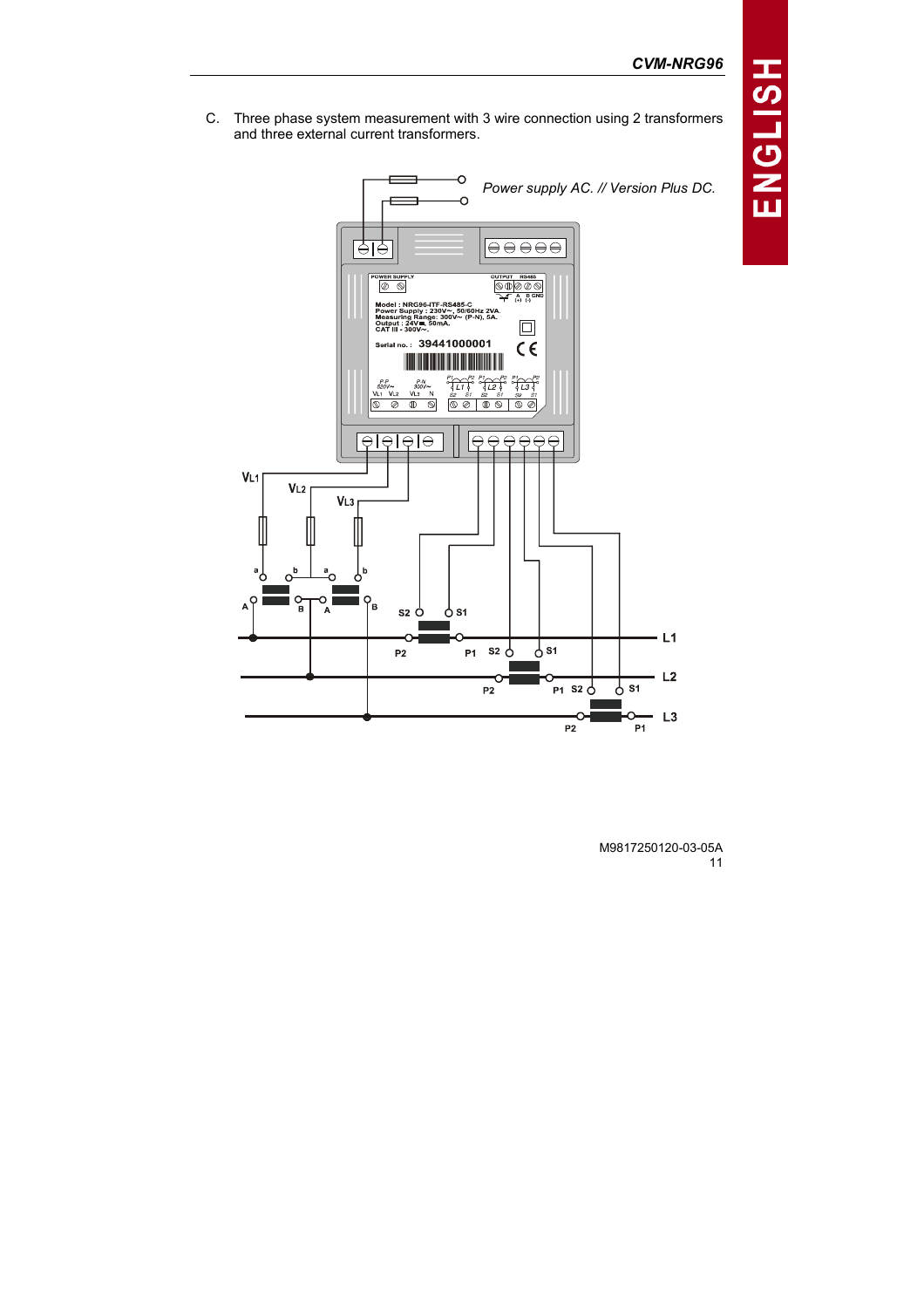D. Three phase system measurement with 3 wire connection using 2 voltage transformers and two external current transformers.

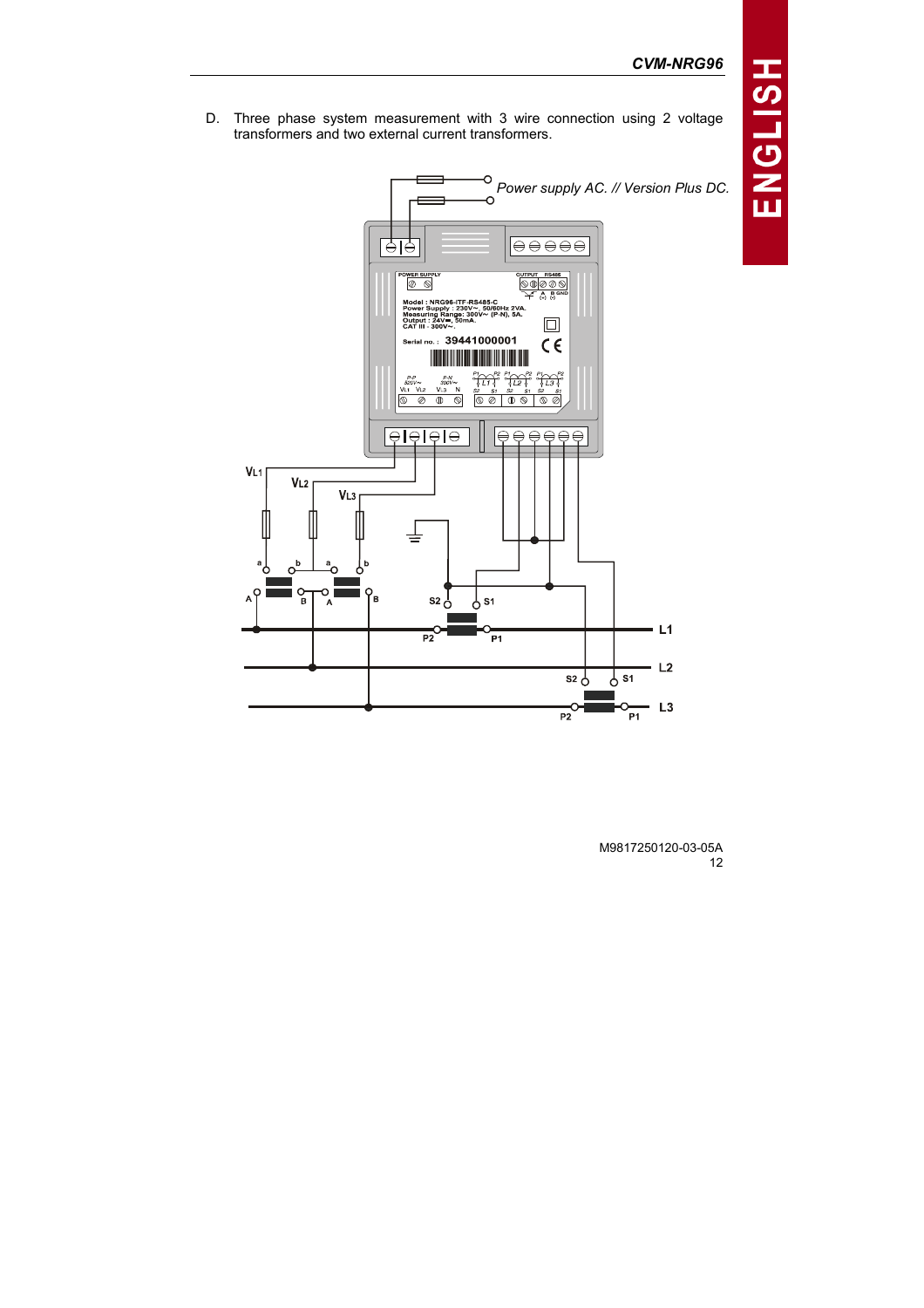# **Operation**

Generic functions of the front keypad:

Key Reset:

- -Starting the equipment.
- -Deletion of Maximum and Minimum values.
- - This is equivalent to starting the equipment in the absence of voltage.

Key Display:

- -Displaying all variables by repeated presses.
- -Function key in set-up menu: pressing the *Display* key moves forward through different screens, both on the configuration menu and the communications menu.
- - In runtime mode, a long press (keeping the key pressed for 2 seconds), displays the energy meters:
	- Active Energy **Consumed**
	- ← Reactive Inductive Energy Consumed<br>← Reactive Canacitive Energy Consumed
	- Reactive Capacitive Energy Consumed<br>Apparent energy Consumed
	- $\checkmark$  Apparent energy
	-
	- $\checkmark$  Active energy Generated<br> $\checkmark$  Inductive Reactive Energy Generated  $\checkmark$  Inductive Reactive Energy Generated<br>  $\checkmark$  Reactive Capacitive Energy Generated
	- Reactive Capacitive Energy
	- $\checkmark$  Apparent Energy Generated

Key Max and Min:

- - Display of maximums or minimums for each variable displayed; this function is only valid while the key is being pressed. Once it is stopped being pressed the instant values appears again after five seconds.
- - Function keys in set-up menu: the MIN key selects the code or parameter to be changed and the MAX key assigns the corresponding code and/or variable.

M9817250120-03-05A 13





vega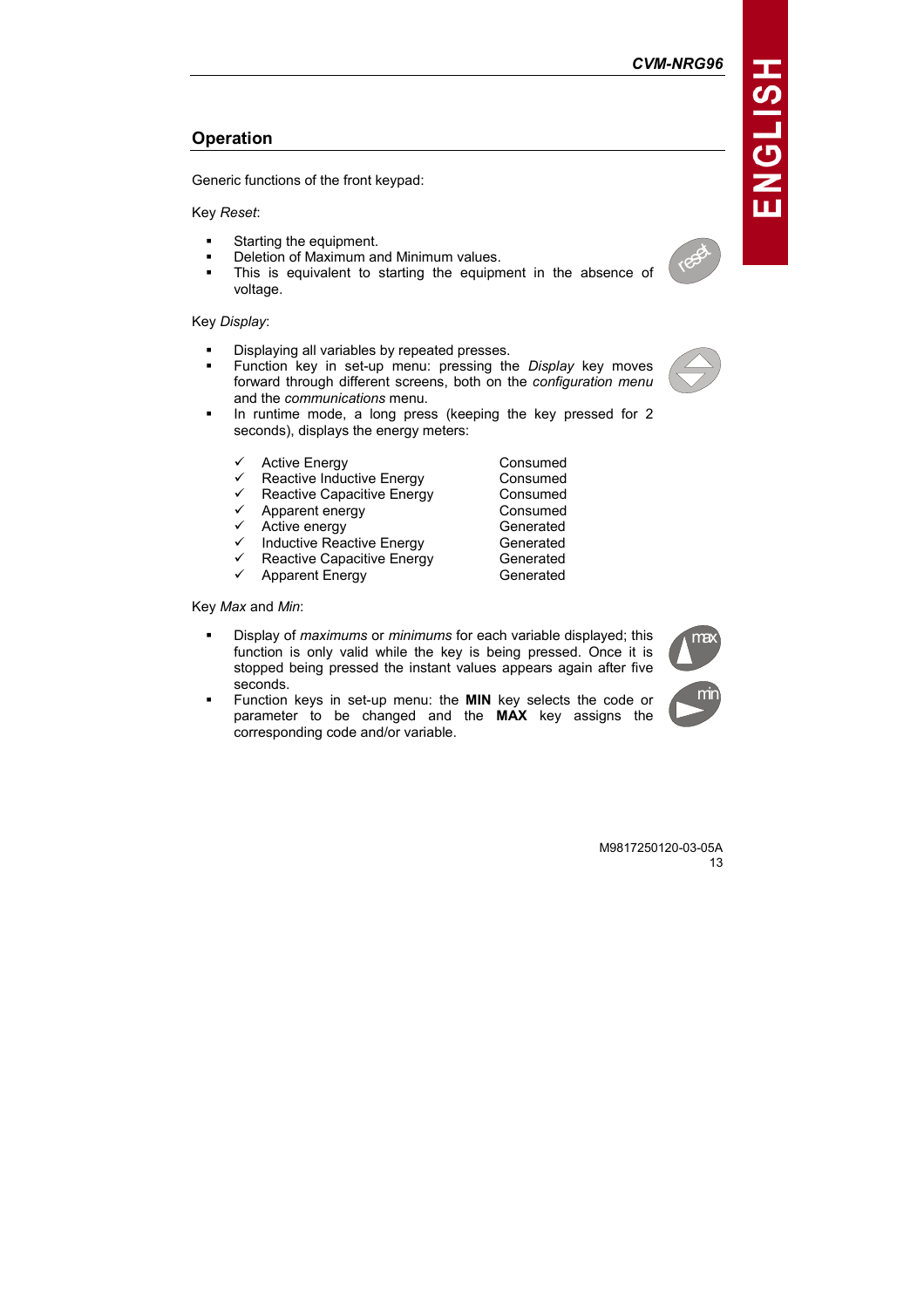# Configuration Menu

TheCVM-NRG96 analyzer has two configuration menus:

### 1. MEASUREMENT SETUP:

from this menu, the user can set the measurement parameters and the analyzer's different display options.

- Measurement Setup Status (locked or unlocked)
- Simple or compound voltages
- Transformation ratios
- Power Demand Meter Setting
- Main page and preferred energy setting
- Backlight (Backlit display)
- Deletion of Energy meters
- -
- -

## 2. COMMUNICATIONS SETUP:

Configures the communication parameters: speed, parity, stop bits, etc; it also accesses the locking menu using a password in the measurement SET UP.

- Communication parameters setting
- Protection of measurement SETUP.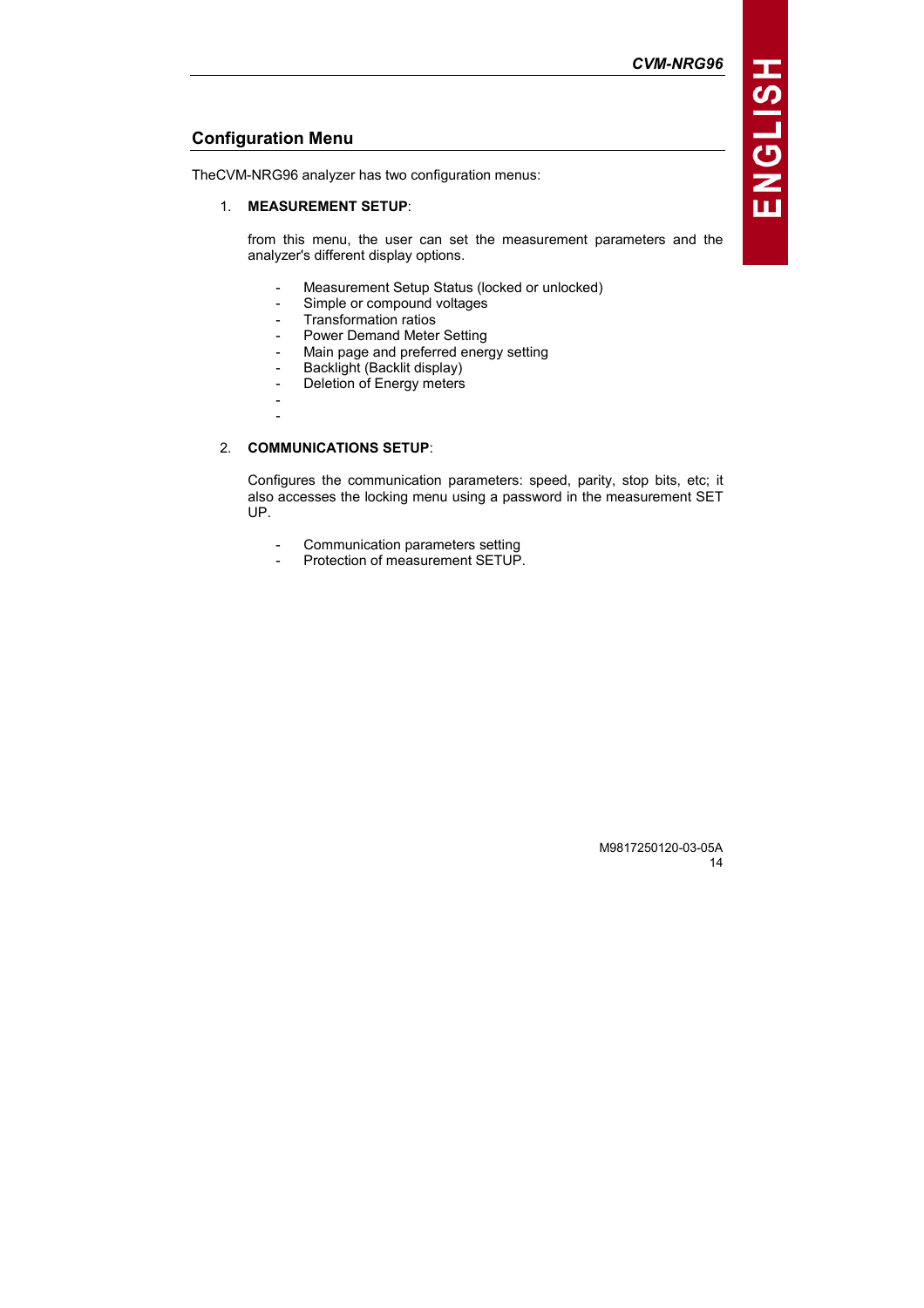# Setting MEASUREMENT SETUP

The parameters for the CVM-NRG 96 and all its functions are displayed and changed from this menu (according to type); it may start the eight energy meters and return maximum demand to zero (Pd), maximums and minimums recorded.

The analyzer does not store the changes to the settings until the whole setting program has been completed. If it is RESET before the end of the setting process, the configuration entered is not stored in the memory.

To access MEASUREMENT SETUP the MAX and MIN keys have to pressed at the same time until setting mode is entered.

On entering setting mode the message "SEEUP unLo", or as a default "SEEUP L o c " is displayed for a few seconds indicating that we are in setting and informing of their status (locked or unlocked).

- -SEEUP wolo On entering setting mode it is possible to see and change the setting.
- -SEEUP Loc On entering setting mode it is possible to see the setting but not possible to change it.

Once in MEASUREMENT SETUP using the keypad, it is possible to select the different options and enter the variables:

The keypad functions to carry out the setting are as follows:

- -The  $\blacktriangleright$  key enters the data and moves on to the following menu.
- - The MAX key allows the selection of the different options in the menu or increases a digit in the event that a variable has been entered.
- -The MIN key is used to move the cursor among the digits.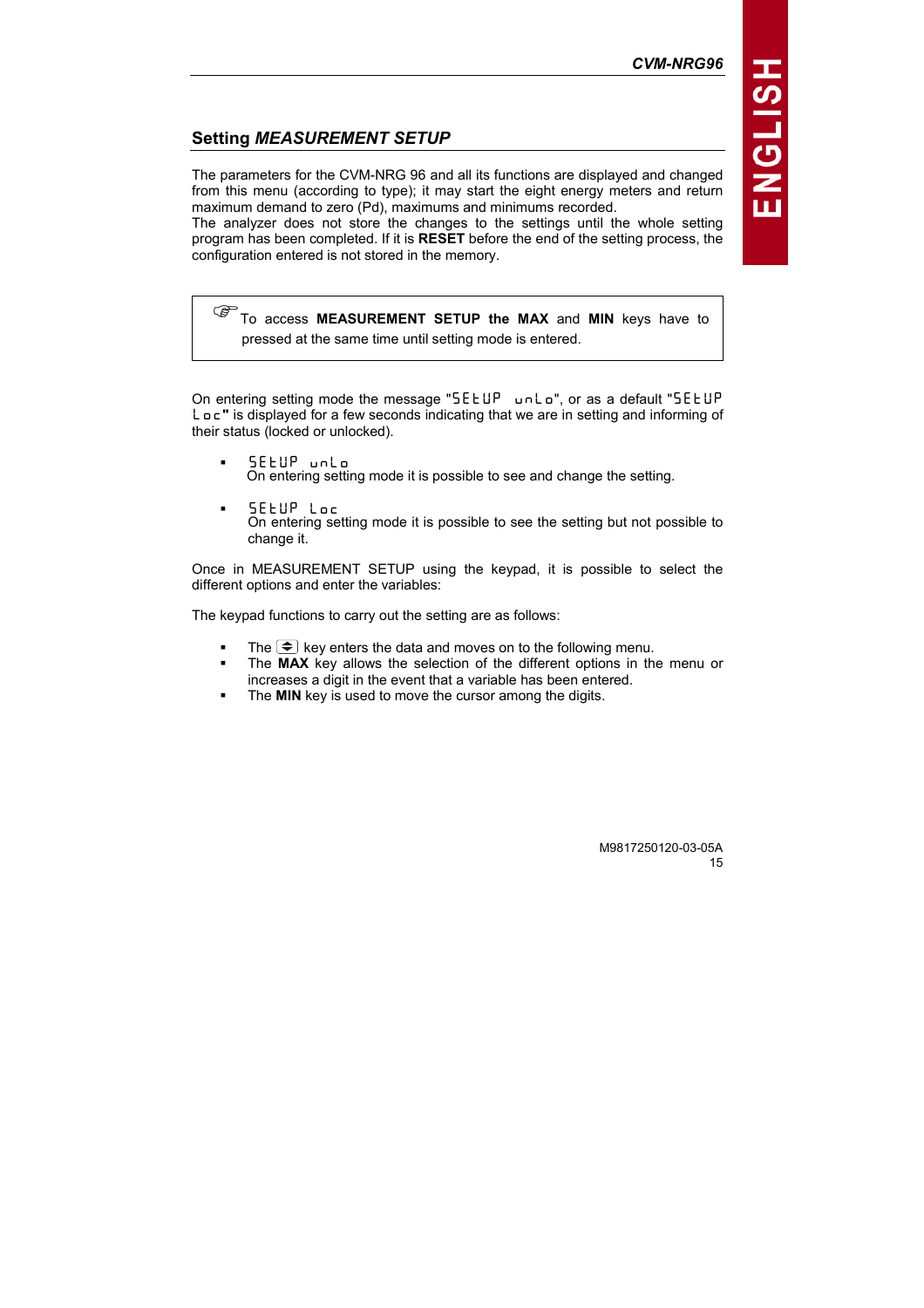CVM-NRG96

1. Simples or Compound Voltages

| $\blacksquare$ | Simple Voltages   | !! !   | 11 P   | 11 F    |
|----------------|-------------------|--------|--------|---------|
| $\blacksquare$ | Compound Voltages | 11 I.P | 11 P F | 11 F 11 |
|                |                   |        |        | 51      |

To select one of the two display options, just press the MAX key and the two options will alternate.

Once the required option is selected, press the  $\blacktriangleright$  key to enter the data and access the next setting step moving on to the next setting step.

- 2. Transformation Ratios
	- -Transformer voltage primary

The display shows " $5EE$  Uolt  $PrL$  followed by three digits; these allow the setting of the transformer voltage primary.

| SEE<br>Uol<br>E |
|-----------------|
| ا - ۳<br>00000  |

To write or change the value of the transformer primary value repeatedly press the MAX key increasing the value of the digit which is flashing at the time.

When the required value is on the screen, move on to the following digit by pressing MIN, to allow the remaining values to be changed.

When the last digit has been changed, press MIN to move back to the first digit, allowing the previously set values to be changed again.

To enter the data and access the next setting step, press  $\blacktriangleright$ .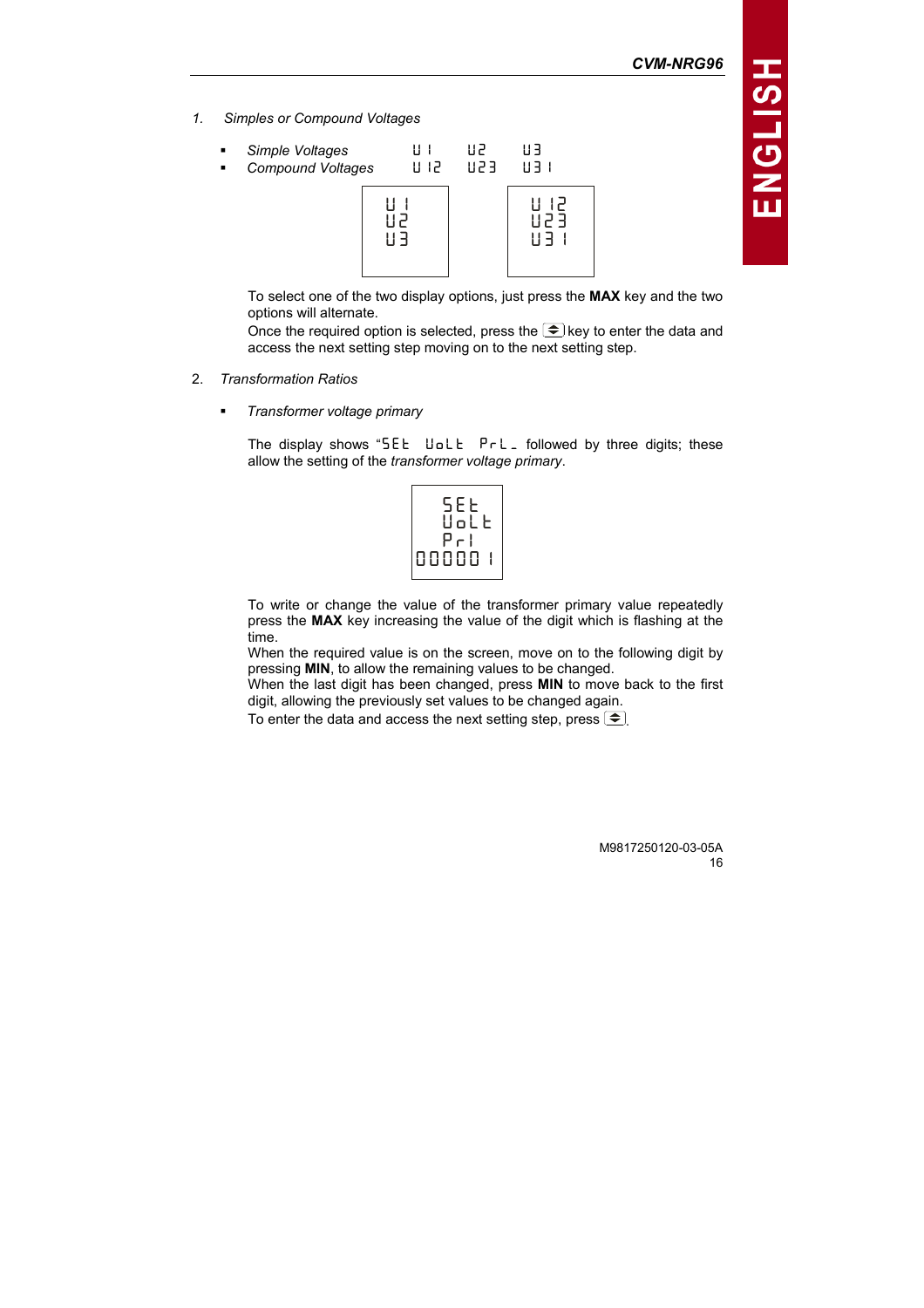-Transformer Voltage Secondary

> The display shows "SEE UoLE  $5E_{\text{C}}$  followed by three digits; these allow the setting of the transformer voltage secondary.



To write or change the value of the transformer secondary value repeatedly press the MAX key increasing the value of the digit which is flashing at the time.

When the required value is on the screen, move on to the following digit by pressing MIN, to allow the remaining values to be changed.

When the last digit has been changed, press MIN to move back to the first digit, allowing the previously set values to be changed again.

To enter the data and access the following setting step, press  $\blacktriangleright$ .

-Transformer current primary

> The display shows "SEE  $Lur - Pr$  " followed by five digits; these allow the setting of the transformer current primary.



To write or change the value of the transformer primary value repeatedly press the MAX key increasing the value of the digit which is flashing at the time.

When the required value is on the screen, move on to the following digit by pressing MIN, to allow the remaining values to be changed.

When the last digit has been changed, press MIN to move back to the first digit, allowing the previously set values to be changed again.

To enter the data press  $\leftarrow$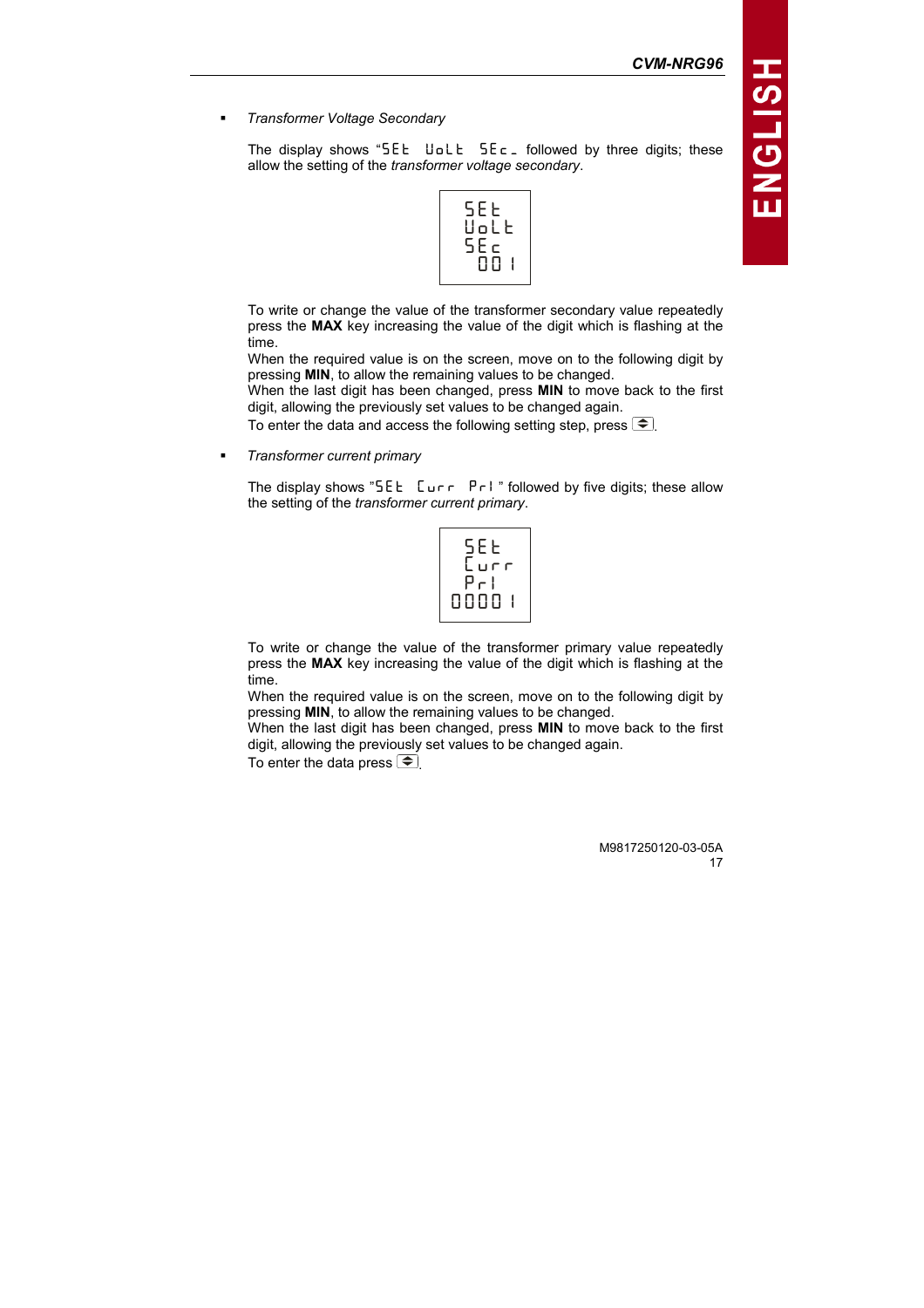- 3. Setting the Power Demand Meter
	- -Magnitude to Integrate

The display shows " $5EE$   $Pd$   $E$   $dE$ " followed by two digits which identify the code or variable to be integrated as Maximum Demand.

| None                       |                | nn |
|----------------------------|----------------|----|
| Three phase active power   | $k$ W III      |    |
| Three phase apparent power | $kV$ A III     |    |
| Three phase current        | AIII           | 36 |
| Current per phase          | $A1 - A2 - A3$ |    |

The MAX key allows the selection of the Maximum Demand variable to be integrated.

Once selected to access the next setting step, press  $\boxed{\triangle}$ .

-Integration Period

> The display shows " $5E E$   $Pd$   $PEr$ " followed by two digits which will identify the period of integration for the selected magnitude.



To write or change the value of the integration period repeatedly press the MAX key increasing the value of the digit which is flashing at the time. When the required value is on the screen, move on to the following digit by

pressing MIN, to allow the remaining values to be changed.

When the last digit has been changed, press MIN to move back to the first digit, allowing the previously set values to be changed again.

The integration period may vary between 1 to 60 minutes.

To enter the data and access the following setting step, press  $\blacktriangleright$ .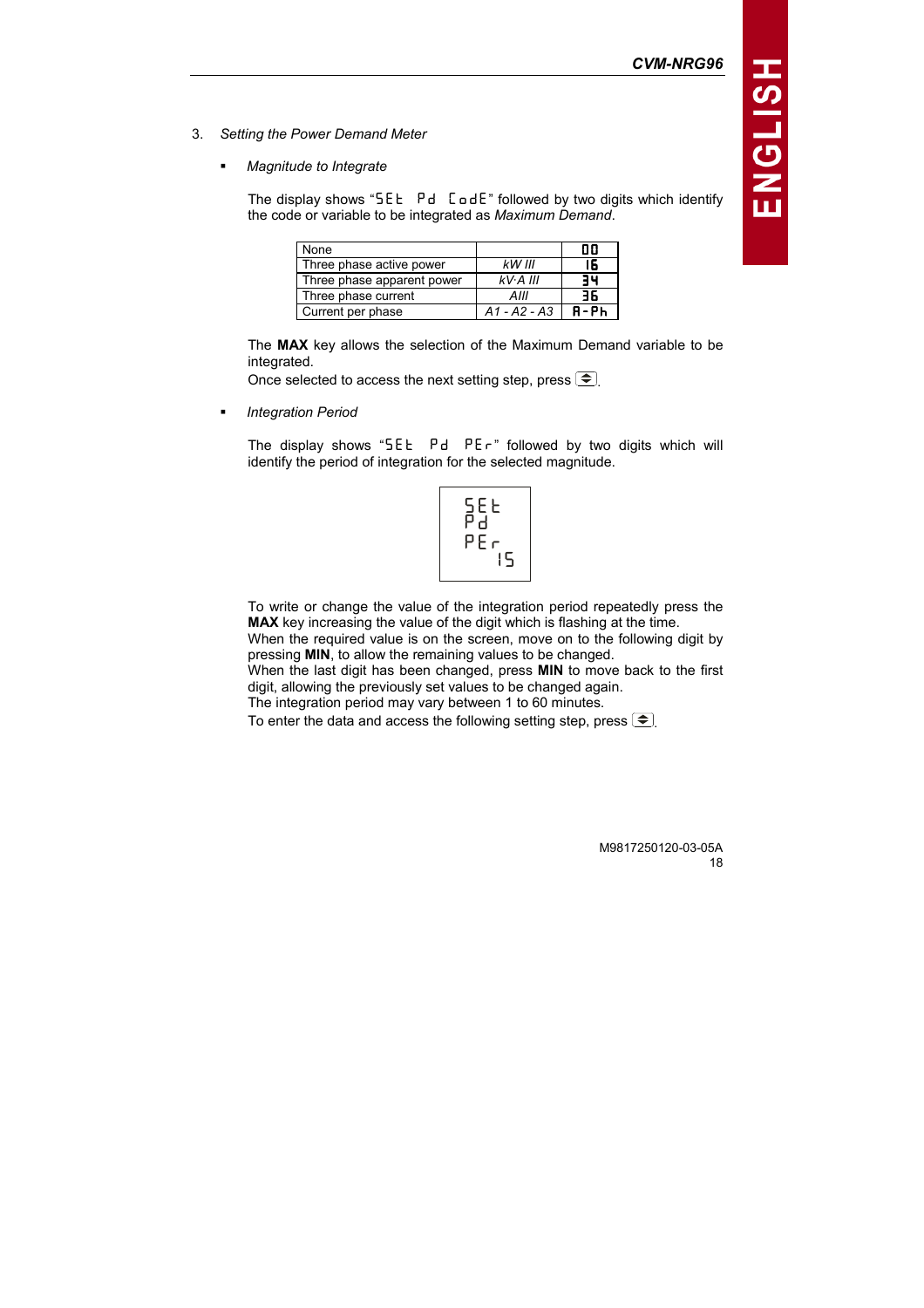CVM-NRG96

-Deletion of maximum Demand

The display shows " $L \rightharpoonup P d \rightharpoonup$ .



To select one of the two display options, just press the MAX key and the two options will alternate.

Once the required option is selected, press the  $\widehat{\mathcal{F}}$  key to enter the data and access the following setting step.

- 4. Setting the main page and preferred energy
	- -Preferred page and fixed or rotating mode

The display shows "SEE  $dEF$  PR9E UR-5".



Fixed page: Default value display when switched on or the CVM-NRG 96 started.

The MIN key has to be repeatedly pressed until the required default page is displayed; to enter the page and access the following step the  $\blacktriangleright$  key has to be pressed.

Rotating page: Display of all electrical parameters using the automatic rotation of the 12 screens in intervals of 5 seconds.

The MIN key has to be repeatedly pressed until all of the electrical magnitudes flash; to enter the rotating function and access the following step, the  $\bigcirc$  key has to be pressed.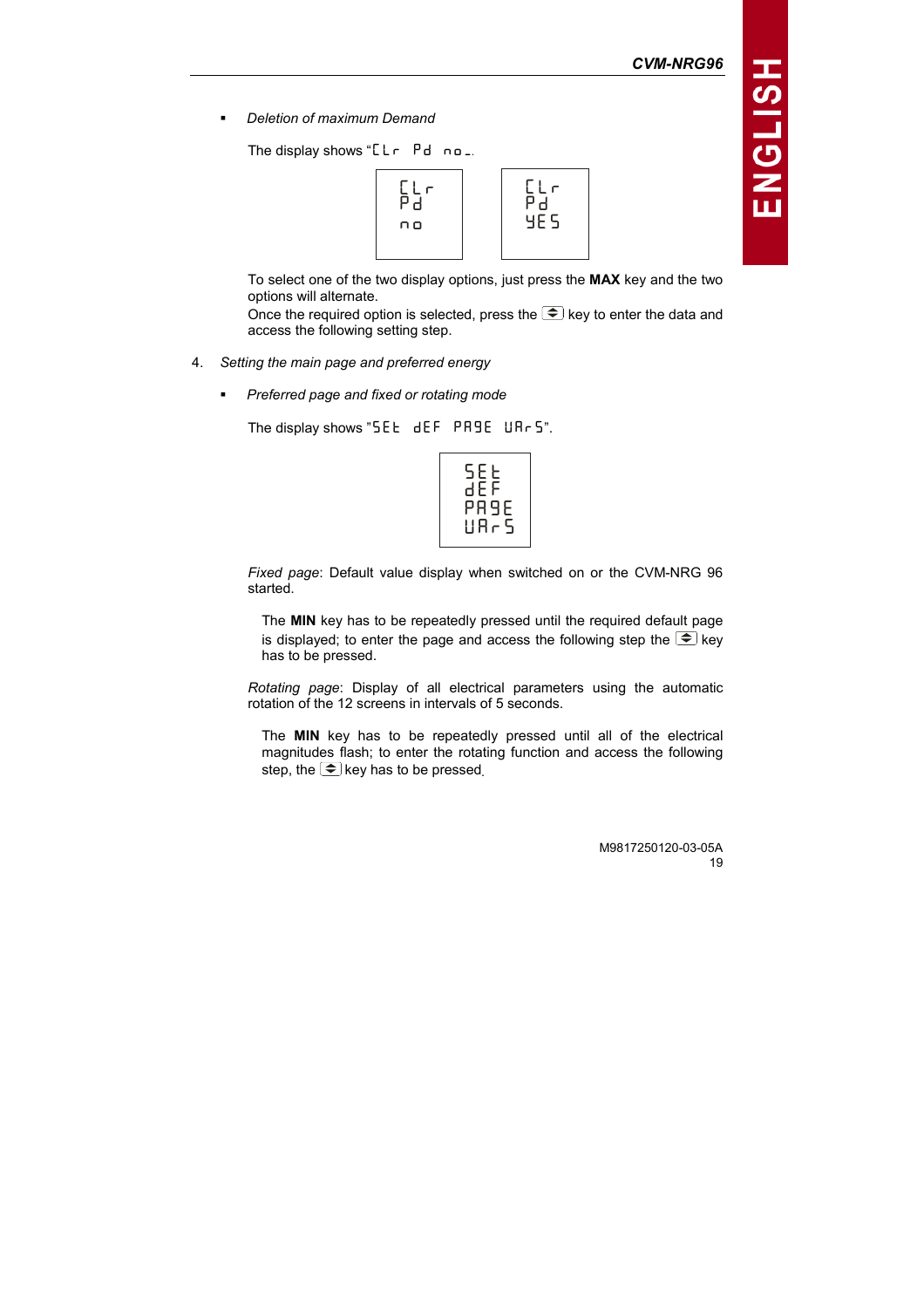-Preferred Magnitude of Energy

> The display shows " $5E E$  dEF PR9E  $E \cap E \cap T$  and the Active Energy symbol (kWh) flashes.



By repeatedly pressing the MAX key the required energy magnitude is selected. This may be:

| <b>Magnitude of Energy</b>        | <b>Direction</b> | Symbol          |
|-----------------------------------|------------------|-----------------|
| <b>Active Energy</b>              | Consumption      | kW·h            |
| Inductive Reactive Energy         | Consumption      | $kvarL \cdot h$ |
| <b>Capacitive Reactive Energy</b> | Consumption      | kvarC·h         |
| <b>Apparent Energy</b>            | Consumption      | kVA·h           |
| <b>Active Energy</b>              | Generation (-)   | - kW·h          |
| Inductive Reactive Energy         | Generation (-)   | - kvarL·h       |
| <b>Capacitive Reactive Energy</b> | Generation (-)   | - kvarC·h       |
| <b>Apparent Energy</b>            | Generation (-)   | $-kVA·h$        |

Once the energy has been selected press the  $\blacktriangleright$  key to enter the data and access the next setting step

- 5. Backlight (Backlit display).
	- -Backlight timer

The display shows " $5EE$  d!  $5P$  of F".

$$
\begin{array}{c} \text{Lip} \\ \text{Lip} \\ \text{Lip} \\ \text{Lip} \\ \text{Lip} \\ \text{Lip} \\ \text{Lip} \\ \text{Lip} \\ \text{Lip} \\ \text{Lip} \\ \text{Lip} \\ \text{Lip} \\ \text{Lip} \\ \text{Lip} \\ \text{Lip} \\ \text{Lip} \\ \text{Lip} \\ \text{Lip} \\ \text{Lip} \\ \text{Lip} \\ \text{Lip} \\ \text{Lip} \\ \text{Lip} \\ \text{Lip} \\ \text{Lip} \\ \text{Lip} \\ \text{Lip} \\ \text{Lip} \\ \text{Lip} \\ \text{Lip} \\ \text{Lip} \\ \text{Lip} \\ \text{Lip} \\ \text{Lip} \\ \text{Lip} \\ \text{Lip} \\ \text{Lip} \\ \text{Lip} \\ \text{Lip} \\ \text{Lip} \\ \text{Lip} \\ \text{Lip} \\ \text{Lip} \\ \text{Lip} \\ \text{Lip} \\ \text{Lip} \\ \text{Lip} \\ \text{Lip} \\ \text{Lip} \\ \text{Lip} \\ \text{Lip} \\ \text{Lip} \\ \text{Lip} \\ \text{Lip} \\ \text{Lip} \\ \text{Lip} \\ \text{Lip} \\ \text{Lip} \\ \text{Lip} \\ \text{Lip} \\ \text{Lip} \\ \text{Lip} \\ \text{Lip} \\ \text{Lip} \\ \text{Lip} \\ \text{Lip} \\ \text{Lip} \\ \text{Lip} \\ \text{Lip} \\ \text{Lip} \\ \text{Lip} \\ \text{Lip} \\ \text{Lip} \\ \text{Lip} \\ \text{Lip} \\ \text{Lip} \\ \text{Lip} \\ \text{Lip} \\ \text{Lip} \\ \text{Lip} \\ \text{Lip} \\ \text{Lip} \\ \text{Lip} \\ \text{Lip} \\ \text{Lip} \\ \text{Lip} \\ \text{Lip} \\ \text{Lip} \\ \text{Lip} \\ \text{Lip} \\ \text{Lip} \\ \text{Lip} \\ \text{Lip} \\ \text{Lip} \\ \text{Lip} \\ \text{Lip} \\ \text{Lip} \\ \text{Lip} \\ \text{Lip} \\ \text{Lip} \\ \text{Lip} \\ \text{Lip} \\ \text{Lip} \\ \text{Lip} \\ \text{Lip} \\ \text{Lip} \\ \text{Lip} \\ \text{L
$$

Indicates the screen protector time (in seconds), disconnecting the Backlight.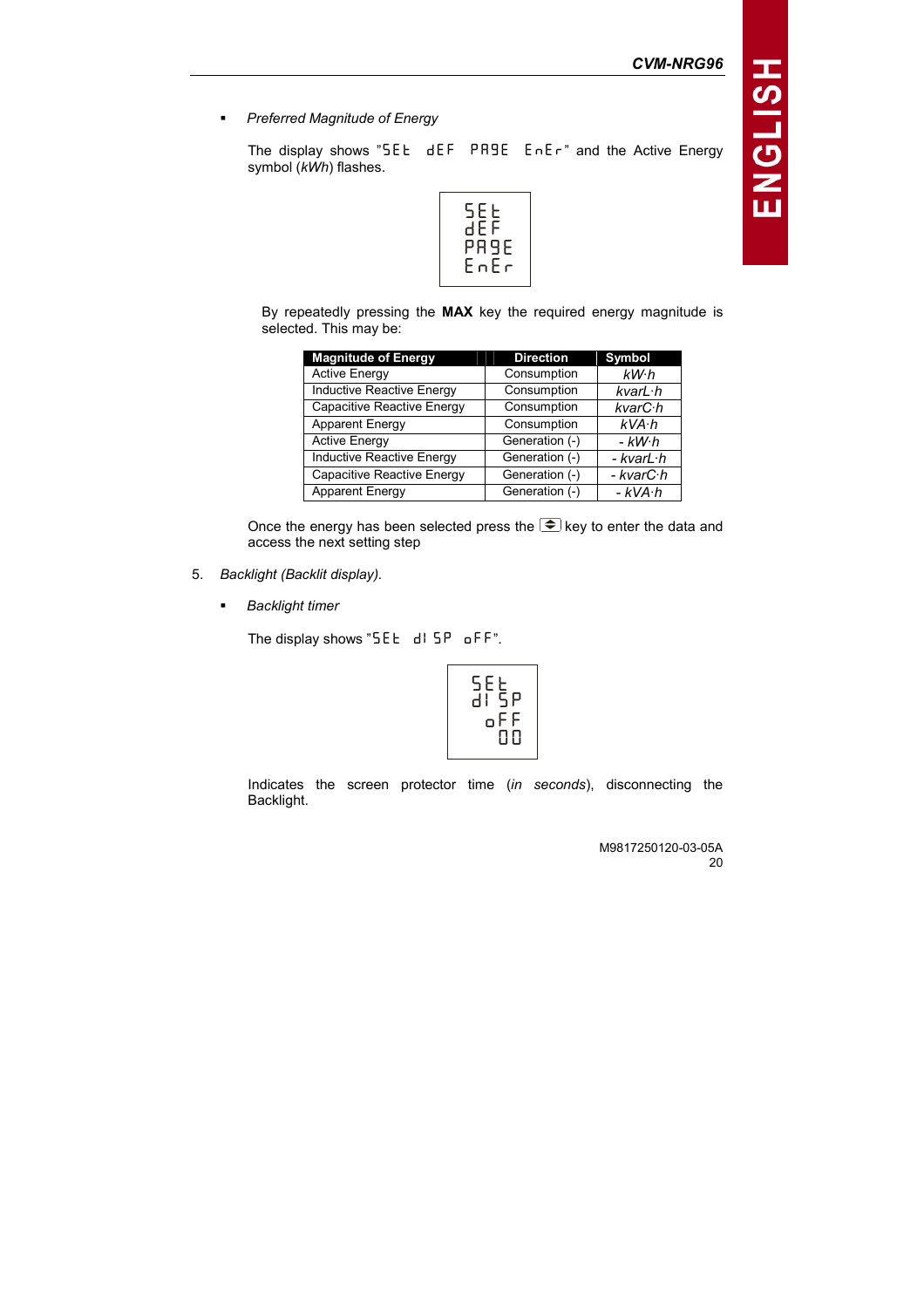- **DD** Backlight permanently on<br>**DI** ... **60** Backlight on from 1 to 60
- Backlight on from 1 to 60 seconds.

These values $(t)$ , refer to the time from the last time the equipment was used via the keypad.

- 6. Deletion of Energy meters.
	- -Deletion of the eight Energy meters

The display shows " $L_1$   $F_2$   $F_3$   $F_4$   $F_5$   $F_6$   $F_7$   $F_8$   $F_9$ 



To select one of the two display options, just press the MAX key and the two options will alternate.

Once the required option is selected, press the  $\widehat{\mathcal{F}}$  key to enter the data and access the following setting step.

- 7. Setting THd or d
	- -Selecting Harmonic Distortion Analysis

The display shows " $5EE$   $hRr$   $Ehd$ .

{m\_n {B[l {nB^ {m\_n {B[l {^

Thd %: Total value of harmonic distortion referred to the true effective value (RMS).<br>d %: Total value of harmonic distortion referred to the fundamental value(RMS). Total value of harmonic distortion referred to the fundamental value $(RMS)$ .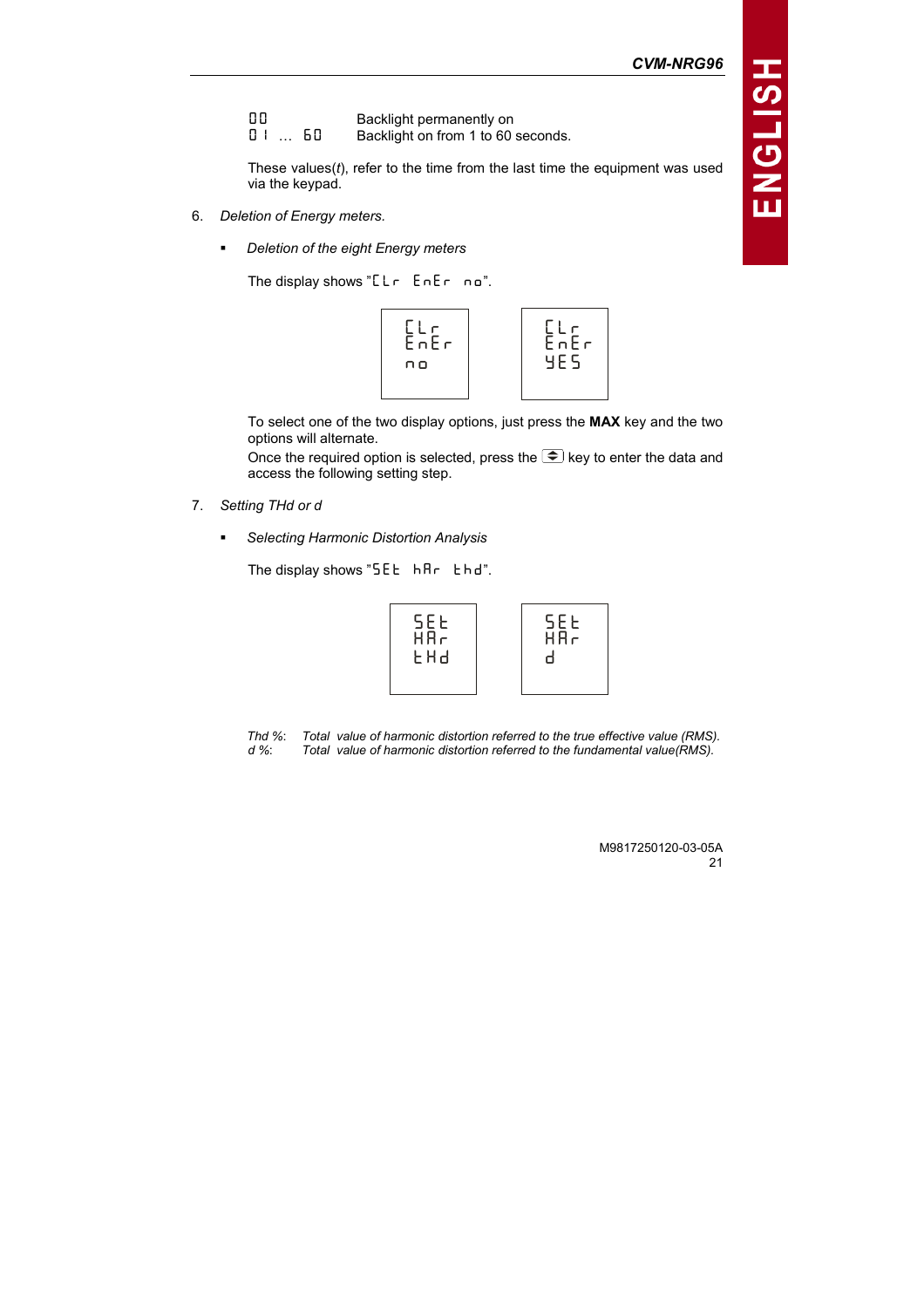To select one of the two display options, just press the MAX key and the two options will alternate.

Once the required option is selected, press the  $\Rightarrow$  key to enter the data and access the following setting step.

8. Digital output for the transistor.

The CVM-NRG96's digital output may set:

- a. Pulse per n kW.h or kvar.h (Energy): the value for the energy consumed or generated may be set to generate a pulse.
- b. Alarm condition: associates a magnitude to a digital output, setting a maximum, minimum and delay (delay) for the trip condition.

In the event that no variable needs to be set, put  $II$  and enter using the  $\bigcirc$  key.

The display shows " $D \cup E$   $U \cap F$   $C \cup dE$ ".

$$
\left[\begin{array}{c}0\\0\\0\\0\\0\end{array}\right]
$$

-Setting pulse per n kW·h or kvar·h

Energy code table:

| <b>Magnitude</b>                         | Symbol                   | Code |
|------------------------------------------|--------------------------|------|
| <b>Active Energy III</b>                 | $kW0$ III                | 31   |
| Inductive Reactive Energy III            | KvarL·h III              | 32   |
| Capacitive Reactive Energy III           | KvarC·h III              | 33   |
| Apparent Energy III                      | kVA·h III                | 44   |
| Active energy Generated III              | $kW·h III (-)$           | 45   |
| Inductive Reactive Energy Generated III  | KvarL $\cdot$ h III (-)  | 46   |
| Capacitive Reactive Energy Generated III | Kvar $C \cdot h$ III (-) | 47   |
| <b>Apparent Energy Generated III</b>     | $kVA·h III (-)$          | 48   |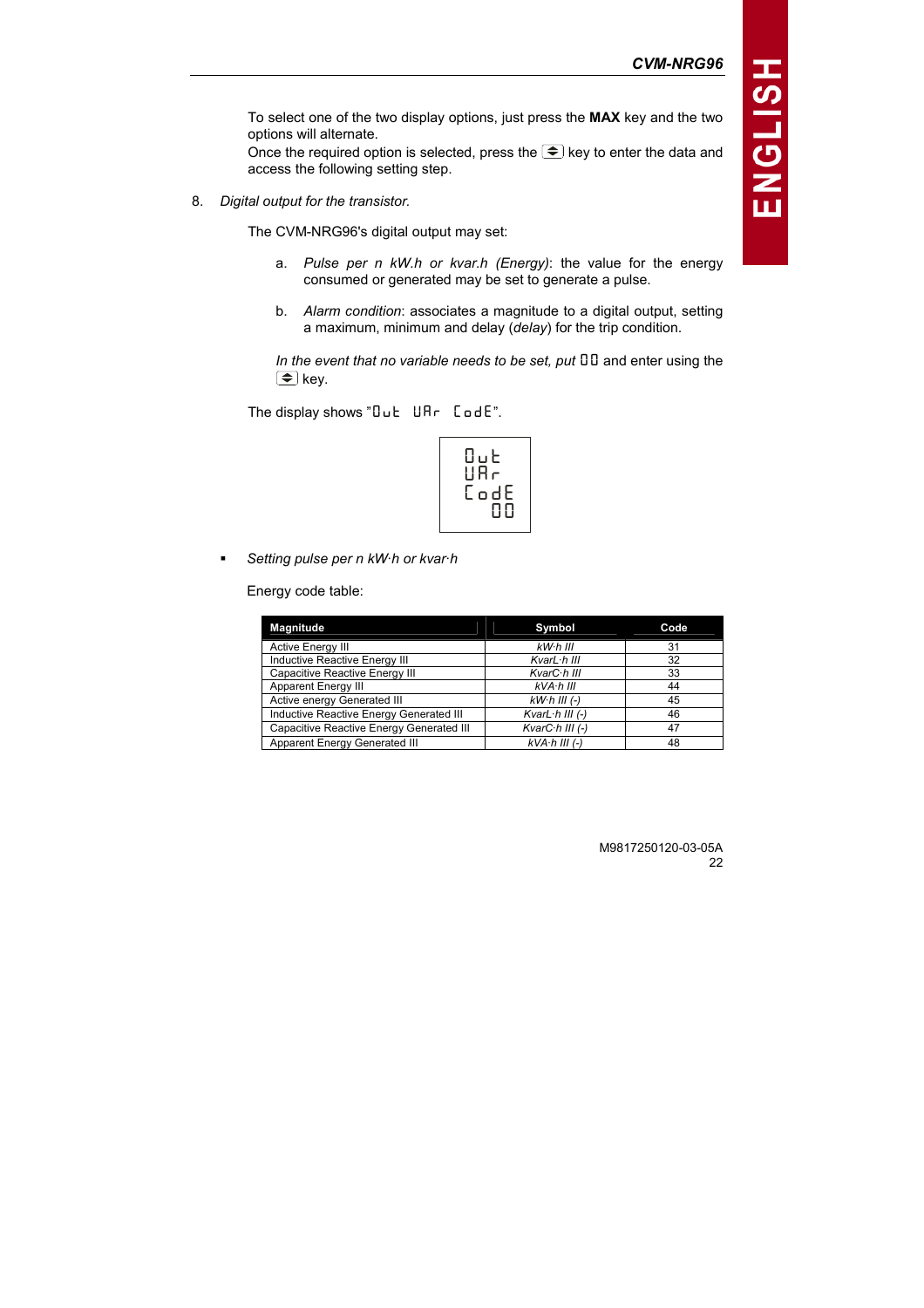Once the energy code has been selected and entered using the  $\widehat{\mathcal{F}}$  key the watts per pulse must be entered or as a default kilowatts per pulse.



|          | 00000              |                                            |  |
|----------|--------------------|--------------------------------------------|--|
| Example: | nnnsnn<br>חח זו חח | 500 watts h/pulse<br>1.5 kilowatts h/pulse |  |

To write or change the watts. hour/pulse, the MAX key has to be repeatedly pressed, increasing the value of the digit flashing at the time.

When the required value is on the screen, move on to the following digit by pressing MIN, to allow the remaining values to be changed.

When the last digit has been changed, press MIN to move back to the first digit, allowing the previously set values to be changed again.

Once the required option is selected, press the  $\widehat{\mathbb{C}}$  key to enter the data and so finish the equipment configuration.

-Setting alarm condition

Alarm code table per condition:

| <b>Magnitude</b>    | <b>Phase</b>   | Symbol L1         | Code |
|---------------------|----------------|-------------------|------|
| Simple Voltage      | L1             | V <sub>1</sub>    | 01   |
| Current             | L1             | A <sub>1</sub>    | 02   |
| <b>Active Power</b> | L1             | kW 1              | 03   |
| Reactive Power L/C  | L1             | KvarL/C 1         | 04   |
| Power Factor        | L1             | PF <sub>1</sub>   | 05   |
| % THD V             | L1             | THD V1            | 25   |
| % THD A             | L1             | THD A1            | 28   |
| Simple Voltage      | L2             | V <sub>2</sub>    | 06   |
| Current             | L <sub>2</sub> | A <sub>2</sub>    | 07   |
| <b>Active Power</b> | L <sub>2</sub> | kW <sub>2</sub>   | 08   |
| Reactive Power L/C  | L <sub>2</sub> | KvarL/C 2         | 09   |
| Power Factor        | L <sub>2</sub> | PF <sub>2</sub>   | 10   |
| % THD V             | L <sub>2</sub> | THD <sub>V2</sub> | 26   |
| % THD A             | L <sub>2</sub> | THD A2            | 29   |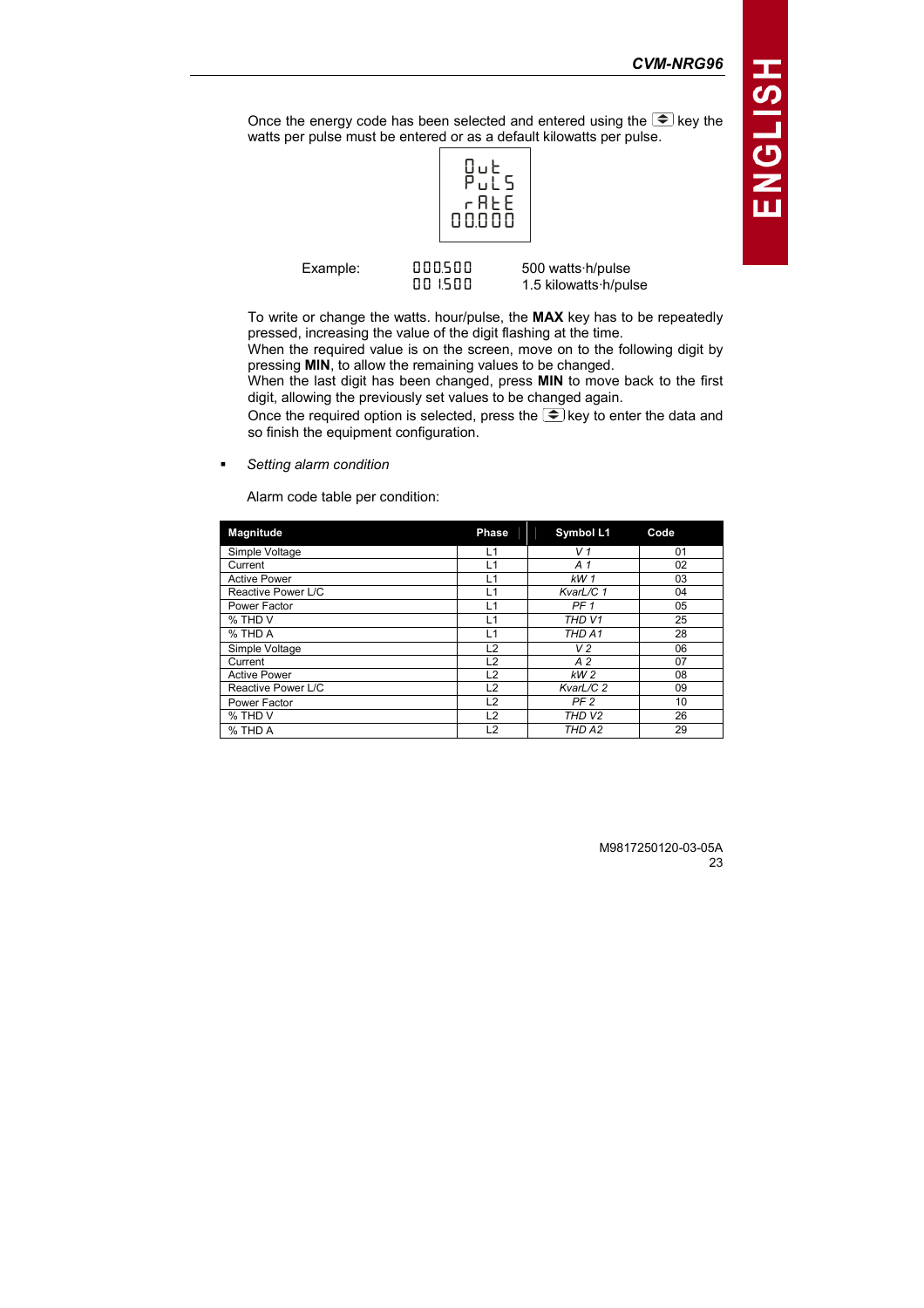| <b>Magnitude</b>    | Phase | Symbol L1         | Code |
|---------------------|-------|-------------------|------|
| Simple Voltage      | L3    | VЗ                |      |
| Current             | L3    | A 3               |      |
| <b>Active Power</b> | L3    | $kW_3$            |      |
| Reactive Power L/C  | L3    | KvarL/C 3         | 14   |
| Power Factor        | L3    | PF <sub>3</sub>   | 15   |
| % THD V             | L3    | THD <sub>V3</sub> | 27   |
| % THD A             | L3    | THD A3            | 30   |

| <b>Magnitude</b>         | Symbol                | Code |
|--------------------------|-----------------------|------|
| Simple Voltages          | V1/V2/V3              | 90   |
| Currents                 | A1/A2/A3              | 91   |
| <b>Active Powers</b>     | kW1/kW2/kW3           | 92   |
| <b>Reactive Powers</b>   | Kvar1 / kvar2 / kvar3 | 93   |
| <b>Power Factors</b>     | PF1/PF2/PF3           | 94   |
| <b>Compound Voltages</b> | V12 / V23 / V31       | 95   |
| % THD V                  | Thd1 / Thd2 / Thd3 V  | 96   |
| % THD I                  | Thd1 / Thd2 / Thd3 A  | 97   |

| <b>Magnitude</b>        | Symbol          | Code | <b>Magnitude</b>  | Symbol          | Code  |
|-------------------------|-----------------|------|-------------------|-----------------|-------|
| <b>Active Power III</b> | kW III          | 16   | cos othree phase  | $cos \varphi$   | 19    |
| Inductive Power III     | kvarL III       | 17   | Power Factor III  | PF III          | 20    |
| Capacitive Power III    | kvarC III       | 18   | Frequency         | Hz              | 21    |
| <b>Active Energy</b>    | kW·h            | 31   | L1-L2 Voltage     | V 12            | 22    |
| React. Energy Inductive | Kvarh L         | 32   | L2-L3 Voltage     | V <sub>23</sub> | 23    |
| React. Energy Capacit.  | $Kvarh \cdot C$ | 33   | L3-L1 Voltage     | V31             | 24    |
| Apparent Power III      | $kV$ -A III     | 34   |                   |                 |       |
| <b>Maximum Demand</b>   | Md (Pd)         | 35   | Maximum Demand L1 | Md (Pd)         | $35*$ |
| Current III             | AIII            | 36   | Maximum Demand L2 | Md (Pd)         | $42*$ |
| <b>Neutral Current</b>  | IΝ              | 37   | Maximum Demand L3 | Md (Pd)         | $43*$ |

\* Variables only valid if the Maximum Demand for current has been set per phase.

There are also some variables which refer to the three phases at the same time (Function OR). If one of these variables has been selected, the alarm will go off when any of the three phases meet the preset conditions.

| <b>Magnitude</b>         | Symbol                | Code |
|--------------------------|-----------------------|------|
| Simple Voltages          | V1/V2/V3              | 90   |
| Currents                 | A1/A2/A3              | 91   |
| <b>Active Powers</b>     | kW1/kW2/kW3           | 92   |
| <b>Reactive Powers</b>   | Kvar1 / kvar2 / kvar3 | 93   |
| <b>Power Factors</b>     | PF1/PF2/PF3           | 94   |
| <b>Compound Voltages</b> | V12/V23/V31           | 95   |
| % THD V                  | Thd1 / Thd2 / Thd3 V  | 96   |
| $%$ THD I                | Thd1 / Thd2 / Thd3 A  | 97   |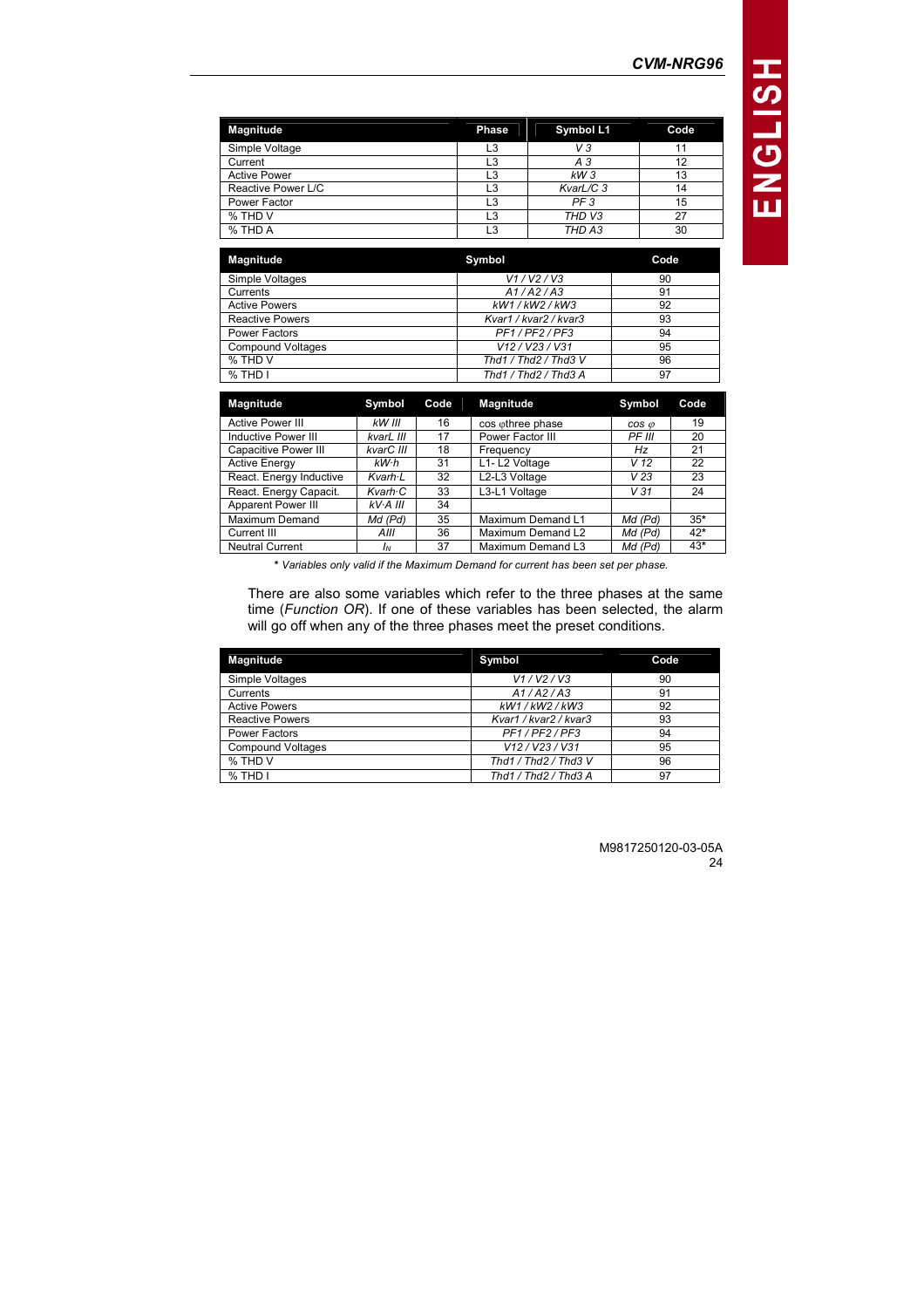



- Hi: Maximum value; transistor closed above this value.
- Lo: Minimum value; transistor closed below this value.
- Delay: Delay in seconds from the connection and disconnection of the transistor.

To write or change the maximum and minimum values, the MAX key has to be pressed, increasing the value of the digit flashing at the time.

When the required value is on the screen, move on to the following digit by pressing MIN, to allow the remaining values to be changed.

When the last digit has been changed, press MIN to move back to the first digit, allowing the previously set values to be changed again.

In order to enter one of the data, press the  $\Rightarrow$  key moving on to the next setting step. Once the delay has been set, the  $\Rightarrow$  key must be pressed entering the data and ending the configuration.

| $MIN +$ | MAX+<br>max > min    | ON<br>ON<br><b>OFF</b><br>=====<br>Min<br>Max<br><sup>0</sup>             |
|---------|----------------------|---------------------------------------------------------------------------|
| $MIN +$ | MAX+<br>max < min    | <b>OFF</b><br><b>OFF</b><br>ON<br>====   ====<br>=====<br>Max<br>Min<br>n |
| $MIN -$ | $MAX +$              | ON<br>ON<br><b>OFF</b><br>Min<br>Max<br>0                                 |
| $MIN +$ | $MAX -$              | <b>OFF</b><br>ON<br>OFF<br>=======<br>=====<br>Max<br>Min<br>$\Omega$     |
| $MIN -$ | $MAX -$<br>max > min | ON<br><b>OFF</b><br>ON<br>=====<br>Min<br>Max<br>0                        |
| $MIN -$ | $MAX -$<br>max < min | <b>OFF</b><br><b>OFF</b><br><b>ON</b><br>Max<br>Min<br>0                  |

\* The alarms depend on the preset values: MAXIMUM and MINIMUM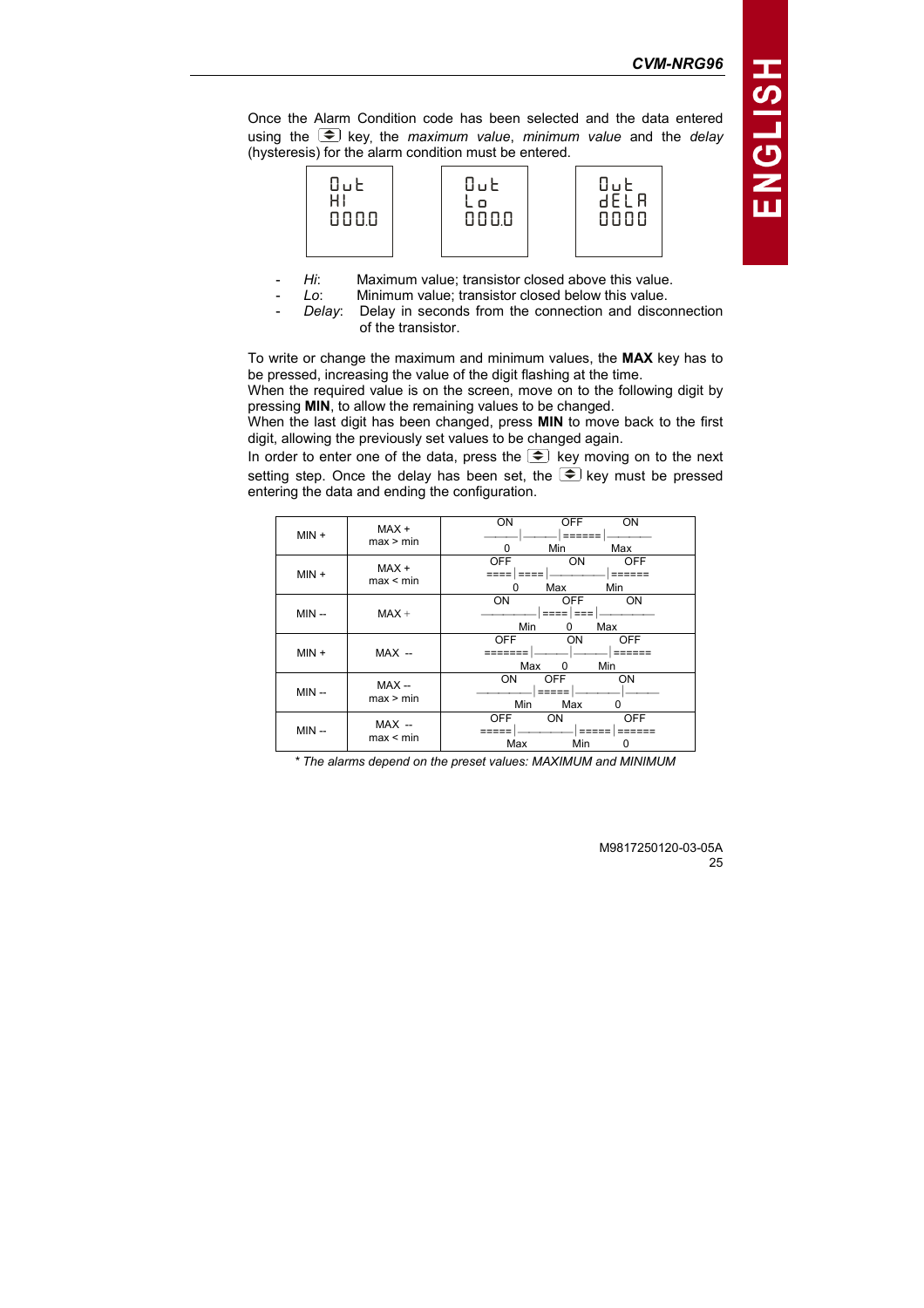# Setting COMMUNICATION SETUP \*(Only for models with communication)

One or more CVM-NRG96 instruments may be connected to a computer or PLC in order to automize a production process or an energy control system. As well as the usual operation of each instrument, this system may centralize data at one single point; for this reason the CVM-NRG96 has an RS-485 communication output.

If more than one instrument is connected to one single series line (RS-485), it is necessary to assign to each a number or address (from 01 to 255) so that the central computer or PLC sends the appropriate requests to these addresses for each peripheral.

From communication SETUP, the CVM-NRG96's communication parameters may be displayed and/or changed, this may match these parameters to the requirements of the system topologies and/or applications.

The analyzer does not store the setting changes until all of the setting has been finished. If it is RESET before the end of the setting, the configuration entered is not stored in the memory.

To access COMMUNICATIONS SETUP the RESET key has to be pressed (until the equipment starts) and then the **MAX. MIN** and  $\blacktriangleright$  keys have to be pressed until setting mode is entered.

On entering setting mode the message "SEEUP InIc" appears for a few seconds, informing the user that the equipment has entered communications display or setting mode.

Below the display shows "SEE  $Pr_{\text{o}}$  bus"

{M\_n {Jlin {\om

Using this information screen, the equipment is informing the user that the Communication Protocol via the RS-485 series port is standard MODBUS©. To enter setting mode the  $\blacktriangleright$  key must be pressed.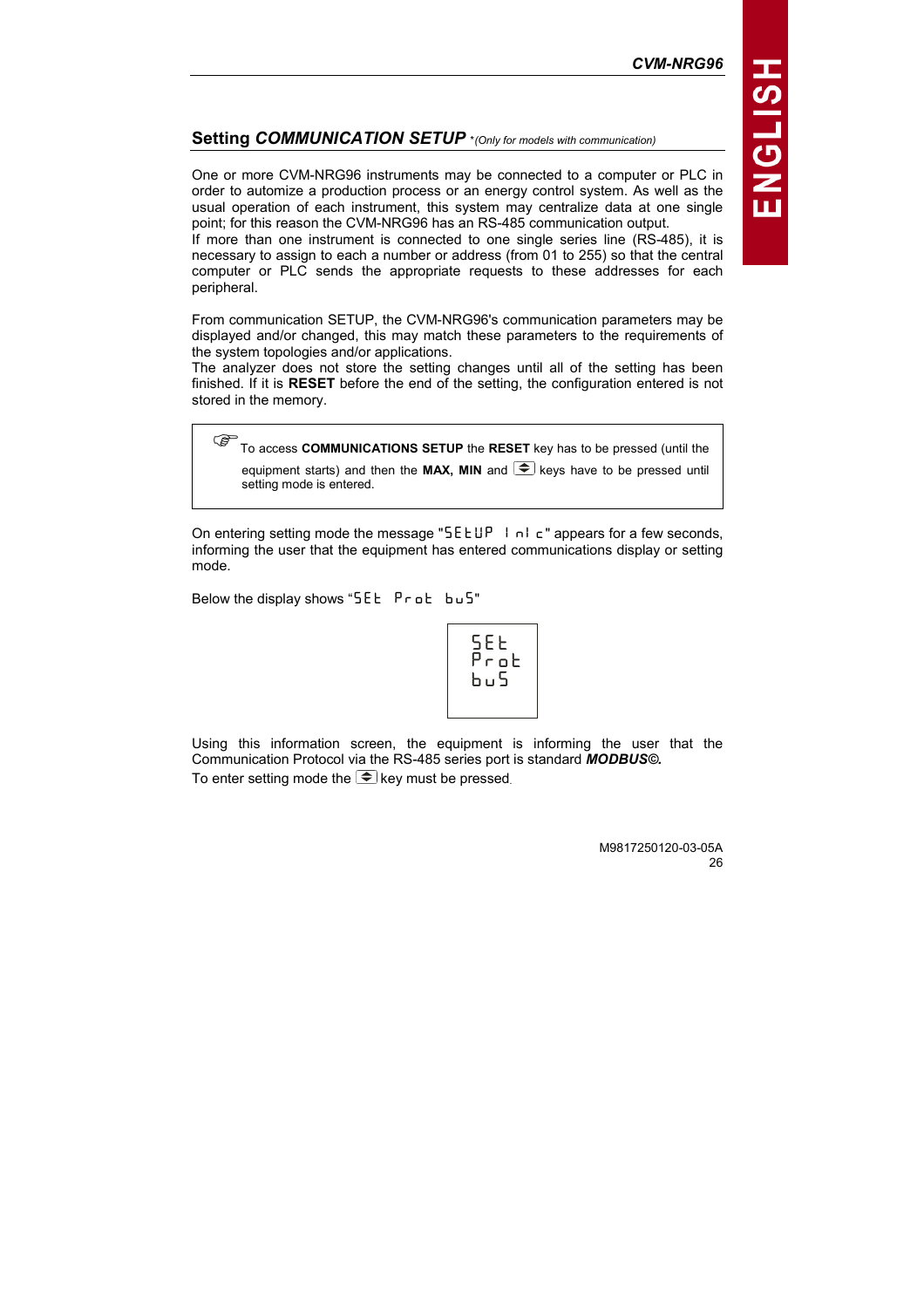- 1. Setting the communication parameters
	- Default settings (factory settings)

```
The display shows "SEE C = C - n"
```


To select one of the two display options, just press the MAX key and the two options will alternate.

| SEL [dEF no  | Personalized communication parameters. |             |
|--------------|----------------------------------------|-------------|
| SEL CJEF YES | Peripheral:                            | 001         |
|              | Transmission speed:                    | $9,600$ bps |
|              | Data bits:                             |             |
|              | Parity                                 | No.         |
|              | Stop bits                              |             |

Once the required option is selected, press the  $\Rightarrow$  key to enter the data and access the following setting step.

If the selected option is " $5EE$   $E dEF$   $9E5$ " the configuration screens refer to: peripheral number, speed, data bits, parity and stop bits, are omitted moving on to the last screen in the communication menu.

If the selected option is "SEE  $E$  dEF no":

-Peripheral number

The display shows " $5EE \nrightarrow PE - 001$ ".

$$
\begin{array}{c}\n 5EE \\
nPEr \\
001\n\end{array}
$$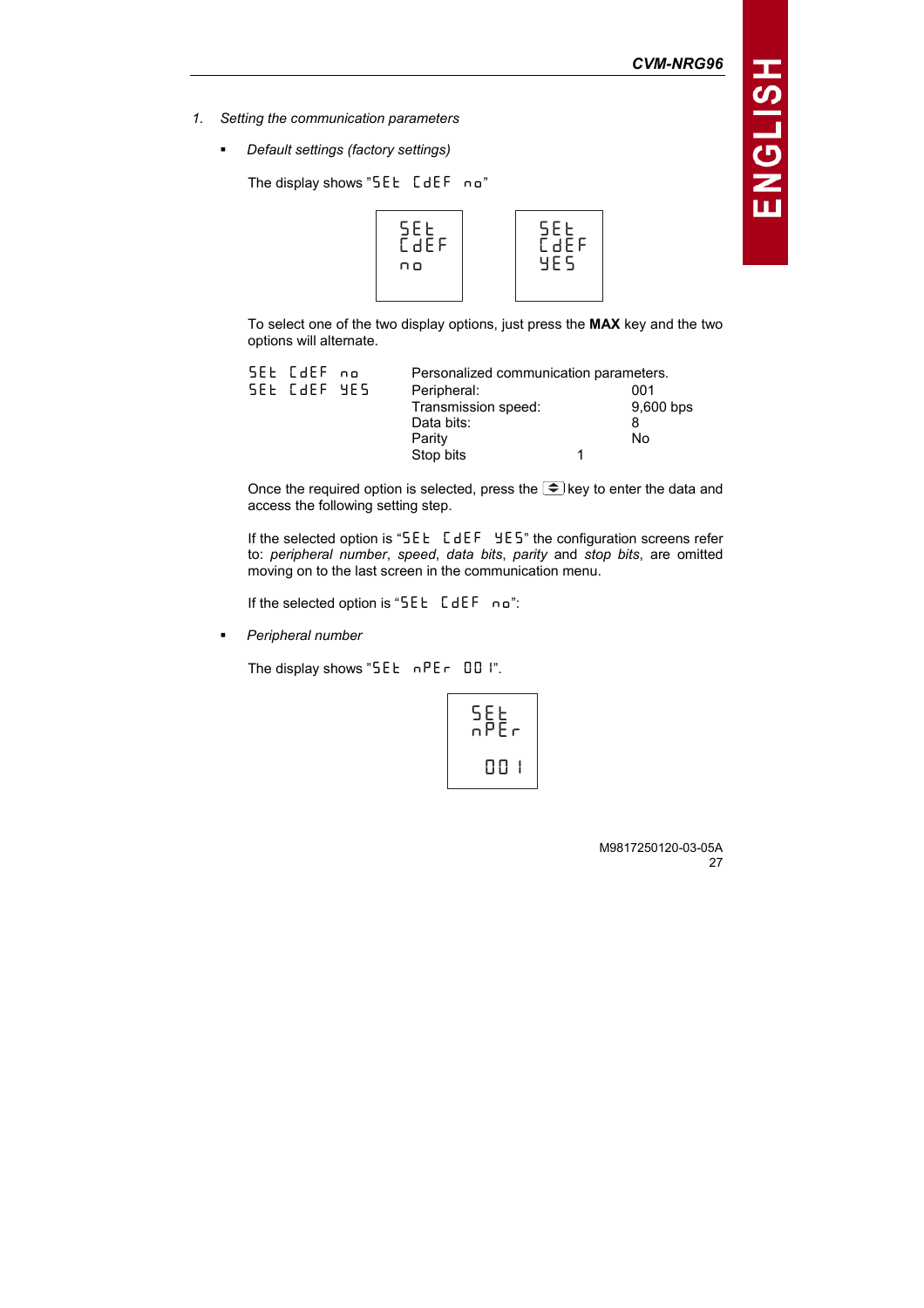To write or change the number of the peripheral repeatedly press the MAX key increasing the value of the digit which is flashing at the time. When the required value is on the screen, move on to the following digit by

pressing MIN, to allow the remaining values to be changed.

When the last digit has been changed, press MIN to move back to the first digit, allowing the previously set values to be changed again.

The peripheral number varies between 0 and 255 (0 and FF in hexadecimal) To enter the data and access the following setting step, press  $\blacktriangleright$ .

-Transmission speed

The display shows "SEE  $b$  A $u$ d  $r$  ALE 9600"

| SEE<br>bAud<br>r AL E |  |
|-----------------------|--|
| 9600                  |  |

To vary the peripheral transmission speed repeatedly press MAX changing the value of the different communications options. Available speeds are: 1,200, 2,400, 4,800, 9,600 or 19,200 bps. Once the required selection has been made, the next setting step is accessed by pressing the  $\Rightarrow$  key.

**Parity** 

-

The display shows "SEE PRri EY  $no$ "

To select one of the two display options, just press the MAX key and the two options will alternate.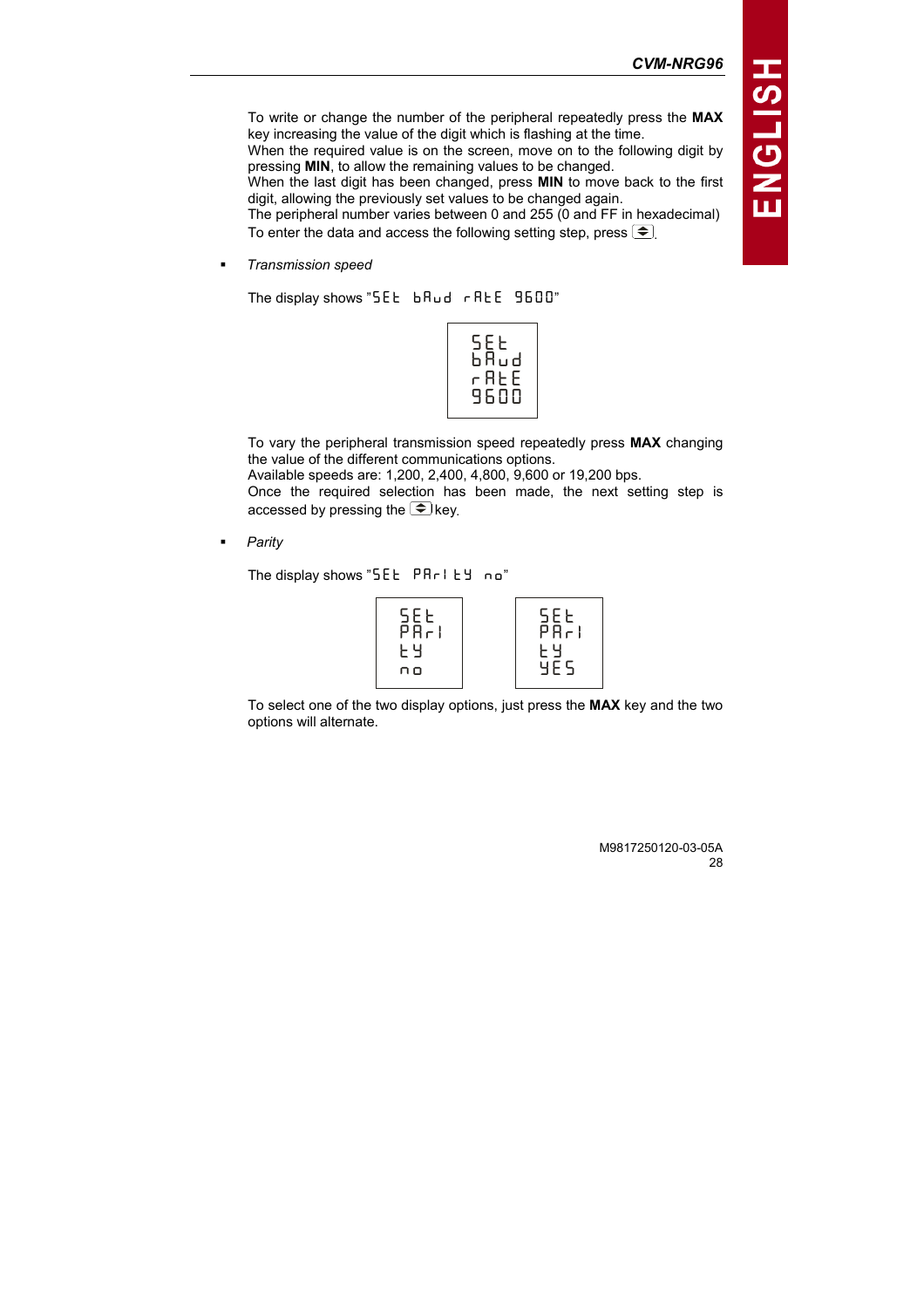Once the required option is selected, press the  $\widehat{\mathcal{F}}$  key to enter the data and access the following setting step.

-Data Bits

```
The display shows "5EE dRER b1E5 B"
```


This menu option is solely for information, because data bits cannot be changed.

Then press the  $\bigcirc$  key to enter the data and access the following setting step.

-Stop Bits

The display shows " $5EE$   $5E$   $F$   $b$ !  $E$   $F$   $i$ "



To select one of the two display options, just press the MAX key and the two options will alternate.

Once the required option is selected, press the  $\Rightarrow$  key to enter the data and access the following setting step.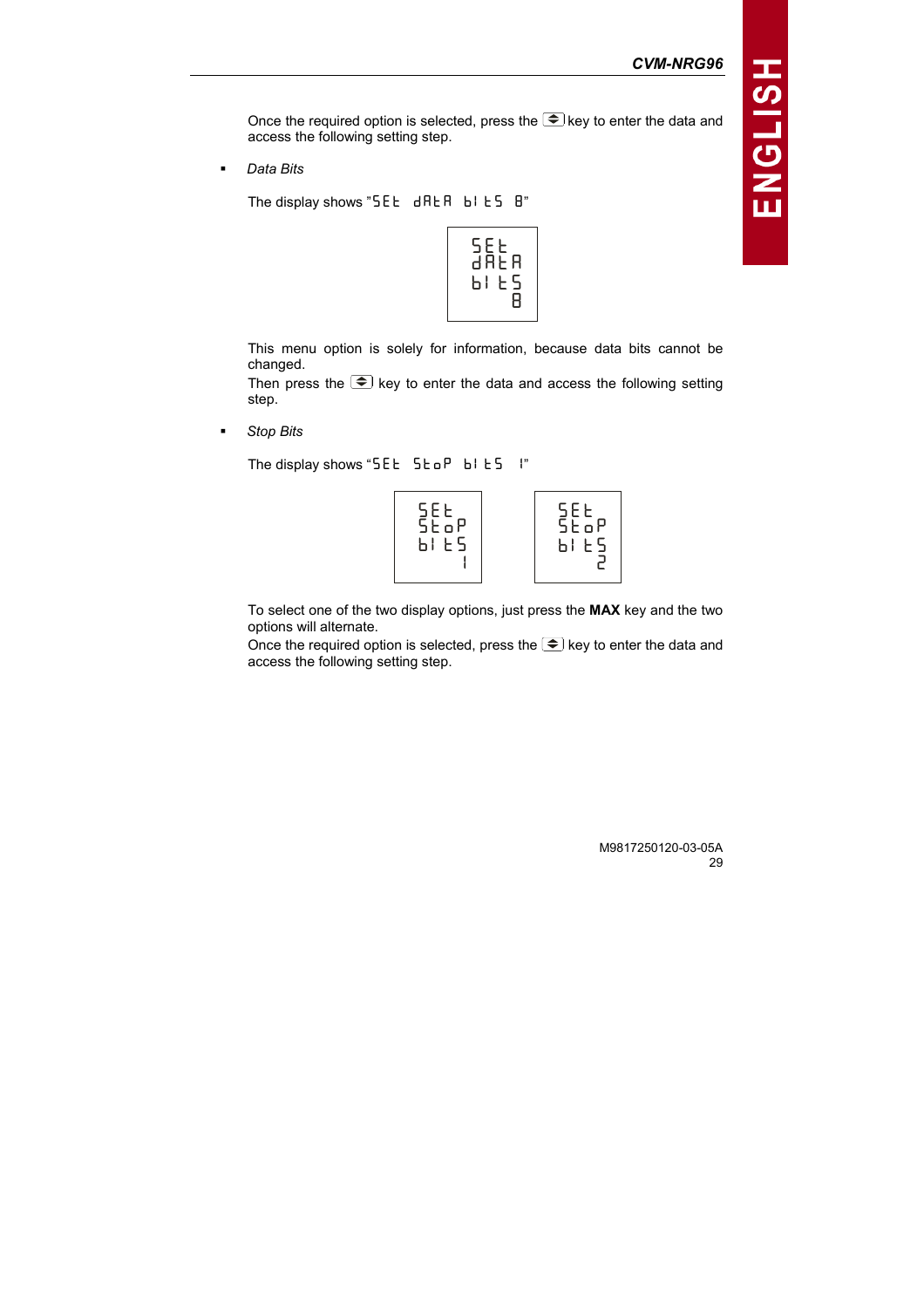2. Protection of measurement SETUP

The display shows " $5EE$  UP unlo"



This menu option aims to protect the data set in the Measurement Setup. As a default the equipment does NOT protect data with the "unLo.  $aP$ El on  $A$ nd by  $P$ rESSIng EhE  $\bigodot$  Ey enters the data and ends the configuration of the equipment.

If on the other hand the parmeters in Measurement Setup are to be protected, the option "L  $\rho c$ " has to be selected using the MAX key and then the  $\blacktriangleright$  key must be pressed. The protection password as a default will always be  $1234$ ; any password code entered will be incorrect.

The display shows on the screen



To write the protection password  $+234$ , the MAX key has to be repeatedly pressed, increasing the value of the digit flashing at the time.

When the required value is on the screen, move on to the following digit by pressing MIN, to allow the remaining values to be changed.

When the last digit has been changed, press MIN to move back to the first digit, allowing the previously set values to be changed again.

Once the password protection has been set, the  $\Rightarrow$  key must be pressed, entering the data and ending the configuration of the equipment.

In the event that the measurement SETUP parameters are to be changed again, the equipment has to be first unlocked by the same procedure (position  $L \circ c$  and the appropriate changes are made.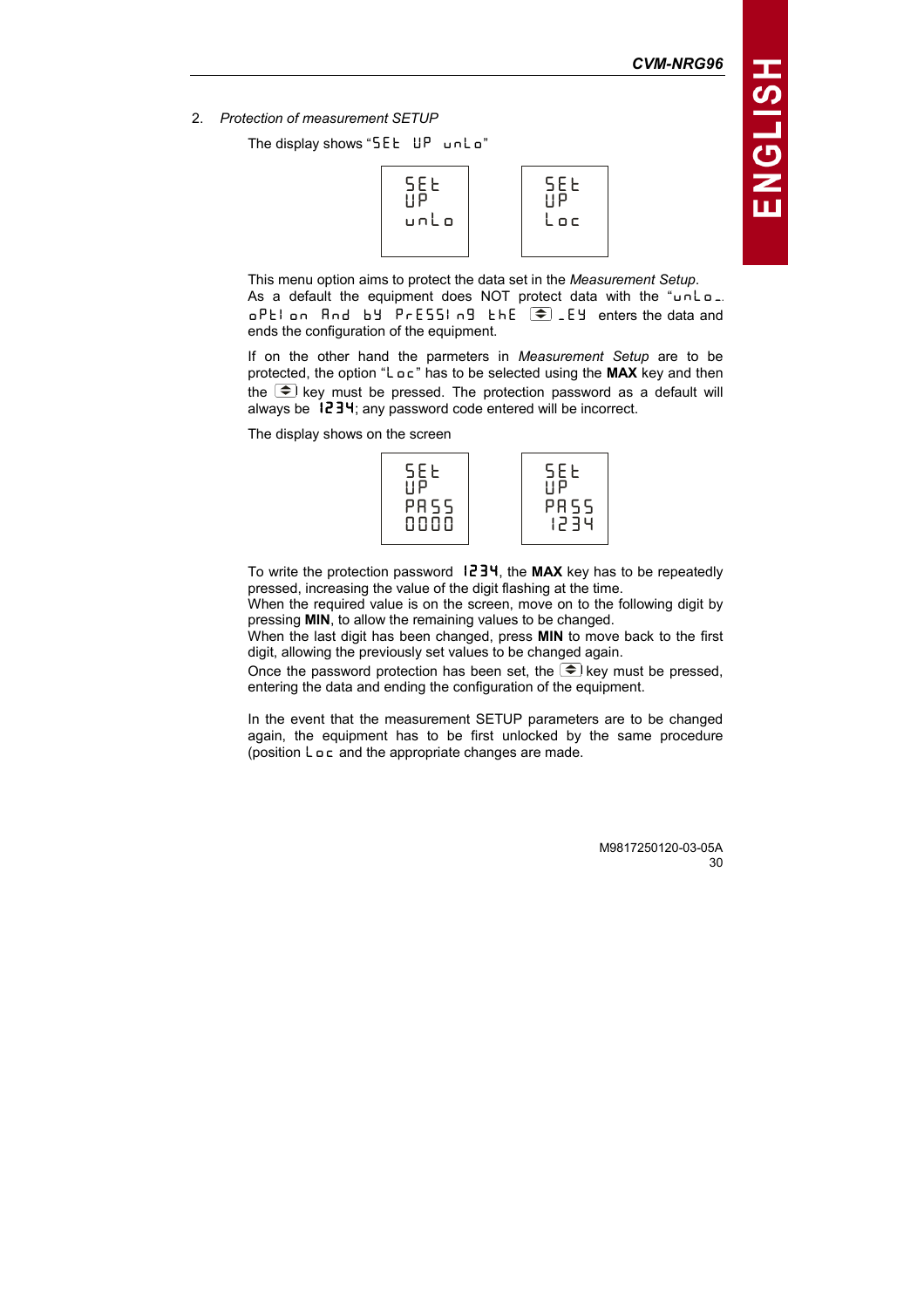# MODBUS© Protocol

The CVM-NRG96 power analyzers communicate by using MODBUS© protocol, described below:

In the MODBUS protocol the RTU (Remote terminal Unit) mode is used; each 8-bit byte in a message contains two 4-bits hexadecimal characters.

The format for each byte in RTU mode

| Code                     | 8 bit binary, hexadecimal 0-9, A-F               |
|--------------------------|--------------------------------------------------|
|                          | 2 hexadecimal characters contained in each 8-bit |
|                          | field in the message.                            |
| Bits per byte            | 8 data bits                                      |
| <b>Field Check-Error</b> | CRC Type (Cyclical Redundancy Check)             |

Modbus functions used

| Reading the status of the relays |
|----------------------------------|
|----------------------------------|

Function 03 and 04 Reading n Words (16 bits-2 bytes). Function used for reading the electrical parameters that the CVM-NRG96 is measuring. All electrical parameters are long with 32 bits, because of this two Words are required to request each parameter. (4 bytes - XX XX XX XX)

Function 05 Writing a relay.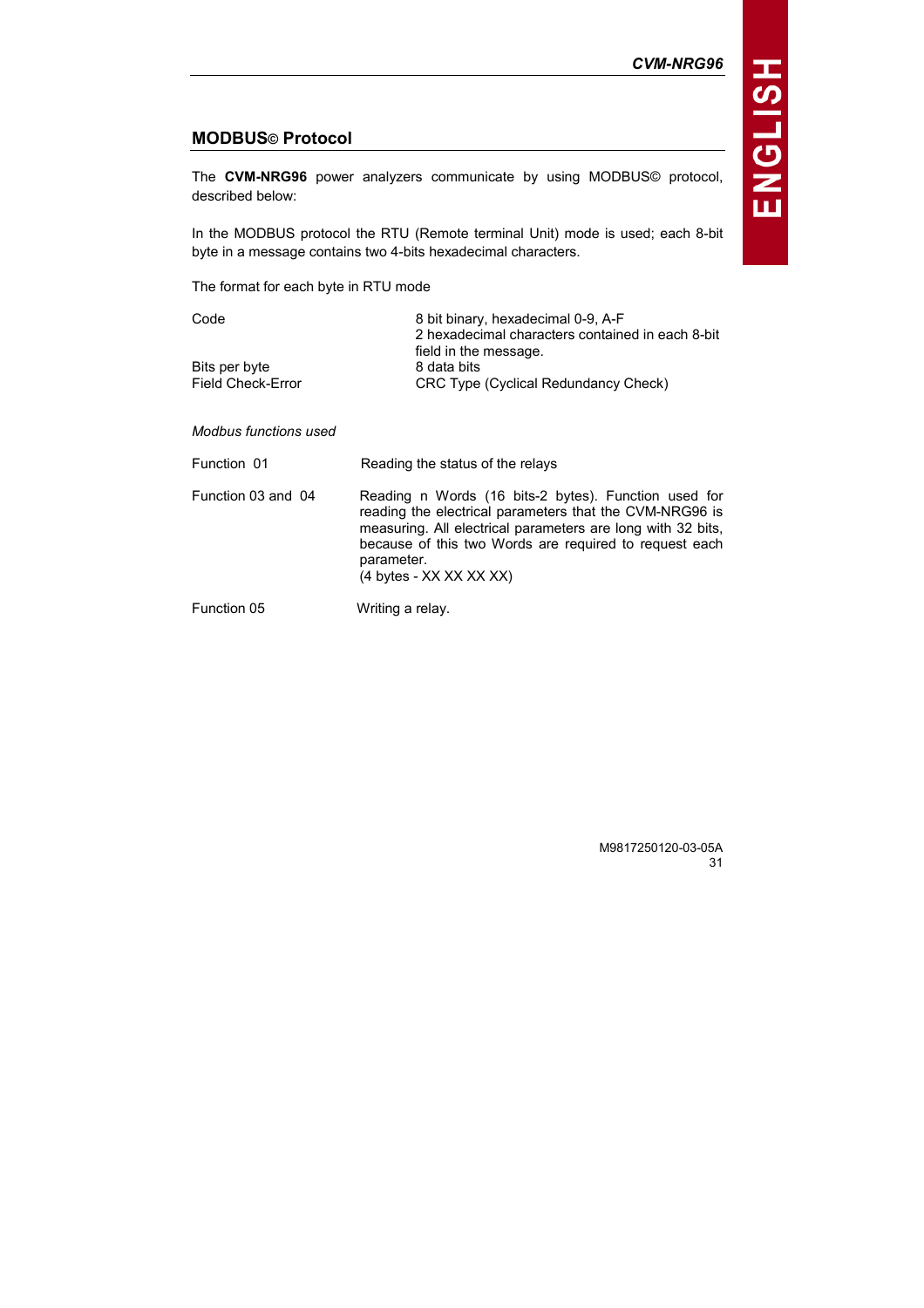# MODBUS© memory map

|                               |                    | <b>MODBUS VARIABLES</b> |                    |              |                           |
|-------------------------------|--------------------|-------------------------|--------------------|--------------|---------------------------|
| Magnitude                     | <b>Symbol</b>      | Instant                 | <b>Maximum</b>     | Minimum      | Unit                      |
| <b>Voltage Phase</b>          | VLI                | $00 - 01$               | $60 - 61$          | $CO-C1$      | V x 10                    |
| Current                       | AL1                | $02 - 03$               | $62 - 63$          | $C2-C3$      | mA                        |
| <b>Active Power</b>           | kWL1               | $04 - 05$               | $64 - 65$          | $C4-C5$      | w                         |
| <b>Reactive Power</b>         | Kvar L1            | 06-07                   | 66-67              | C6-C7        | W                         |
| Power Factor                  | PFL1               | 08-09                   | 68-69              | C8-C9        | x 100                     |
| <b>Voltage Phase</b>          | VL2                | 0A-0B                   | 6A-6B              | CA-CB        | V x 10                    |
| Current                       | A <sub>L2</sub>    | 0C-0D                   | 6C-6D              | <b>CC-CD</b> | mA                        |
| <b>Active Power</b>           | kWL2               | $0E-0F$                 | $6E-6F$            | CE-CF        | W                         |
| <b>Reactive Power</b>         | Kvar <sub>L2</sub> | $10 - 11$               | $70 - 71$          | D0-D1        | w                         |
| Power Factor                  | PFL2               | $12 - 13$               | $72 - 73$          | $D2-D3$      | x 100                     |
| <b>Voltage Phase</b>          | VL3                | $14 - 15$               | 74-75              | D4-D5        | V x 10                    |
| Current                       | A <sub>L3</sub>    | $16 - 17$               | 76-77              | D6-D7        | mA                        |
| <b>Active Power</b>           | kWL3               | $18-19$                 | $78 - 79$          | <b>D8-D9</b> | $\overline{W}$            |
| <b>Reactive Power</b>         | Kvar <sub>L3</sub> | $1A-1B$                 | $7A-7B$            | $DA-DB$      | $\overline{\mathsf{w}}$   |
| Power Factor                  | PFL3               | $1C-1D$                 | 7C-7D              | DC-DD        | x 100                     |
|                               |                    |                         |                    |              |                           |
| <b>Active Power III</b>       | <b>KW III</b>      | $1E-1F$                 | $7E-7F$            | <b>DE-DF</b> | W                         |
| <b>Inductive Power III</b>    | KvarL III          | $20 - 21$               | 80-81              | E0-E1        | W                         |
| <b>Capacitive Power III</b>   | KvarC III          | $22 - 23$               | $82 - 83$          | $E2-E3$      | W                         |
| Cos φ III                     | $Cos \varphi$ III  | $24 - 25$               | 84-85              | E4-E5        | x 100                     |
| Power Factor III              | PFIII              | $26-27$                 | 86-87              | E6-E7        | x 100                     |
|                               |                    |                         |                    |              |                           |
| Frequency                     | Hz                 | 28-29                   | 88-89              | $E8-E9$      | $Hz \times 10$            |
| Voltage Line L1-L2            | V12                | $2A-2B$                 | $8A-8B$            | EA-EB        | V x 10                    |
| Voltage Line L2-L3            | V <sub>23</sub>    | $2C-2D$                 | $8C-8D$            | EC-ED        | V x 10                    |
| Voltage Line L3-L1            | V31                | $2E-2F$                 | $8E-8F$            | EE-EF        | V x 10                    |
| % THD V L1                    | %THD VL1           | 30-31                   | 90-91              | $F0-F1$      | $\sqrt{\frac{9}{6}}$ x 10 |
| % THD V L2                    | %THD VL2           | 32-33                   | 92-93              | $F2-F3$      | % x10                     |
| % THD VL3                     | %THD VL3           | 34-35                   | 94-95              | $F4-F5$      | % x 10                    |
| % THD A L1                    | %THD AL1           | $36 - 37$               | 96-97              | $F6-F7$      | % x10                     |
| % THD A L2                    | %THDAL2            | $38 - 39$               | $98 - 98$          | $F8-F9$      | $\frac{1}{6}$ x 10        |
| % THD A L3                    | %THD AL3           | 3A-3B                   | 9A-9B              | <b>FA-FB</b> | %x10                      |
|                               |                    |                         |                    |              |                           |
| Apparent Power III            | Kvalll             | 42-43                   | $\overline{A2-A3}$ | $102 - 103$  | w                         |
| Maximum Demand                | $Md$ ( $Pd$ )      | $44 - 45$               | A4-A5              | 104-105      | w/VA/mA                   |
| Three Phase Current (average) | A AVG              | 46-47                   | A6-A7              | 106-107      | mA                        |
| <b>Neutral Current</b>        | ln                 | 48-49                   | A8-A9              | 108-109      | mA                        |
| Maximum Demand A2             | $Md$ ( $Pd$ )      | $52 - 53$               | $B2-B3$            | $112 - 113$  | <b>mA</b>                 |
| Maximum Demand A3             | Md (Pd)            | 54-55                   | <b>B4-B5</b>       | 114-115      | mA                        |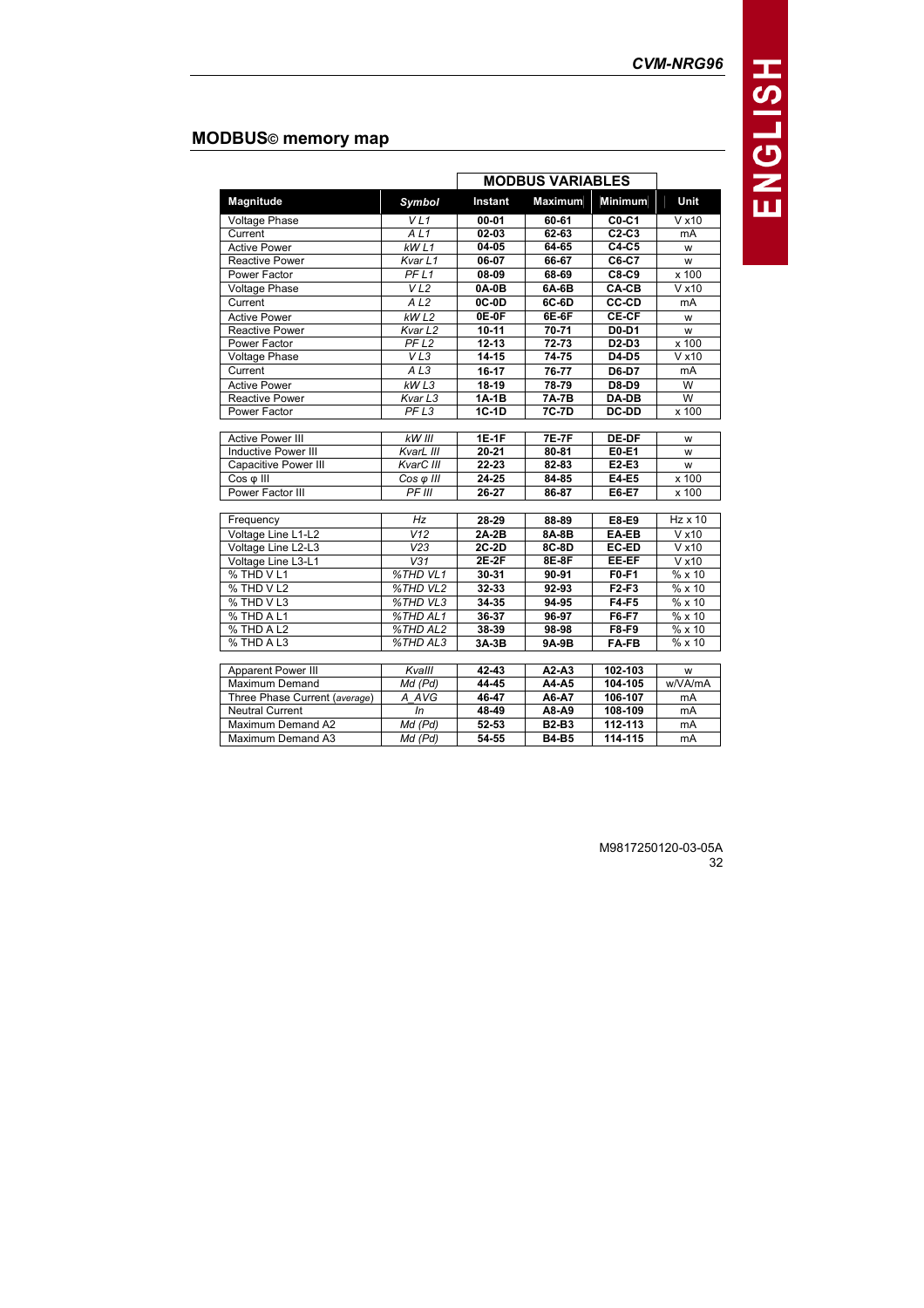|                                  |                           |         | <b>MODBUS VARIABLES</b> |              |      |
|----------------------------------|---------------------------|---------|-------------------------|--------------|------|
| Magnitude                        | Symbol                    | Instant | Maximu<br>m             | Minimu<br>m  | Unit |
| Active Energy                    | kW·h III                  | $3C-3D$ | 9C-CD                   | <b>FC-FD</b> | w∙h  |
| <b>Inductive Reactive Energy</b> | kvarL·h III               | 3E-3F   | 9E-9F                   | FE-FF        | w∙h  |
| React. Energy Capacitive         | kvarC·h III               | 40-41   | A0-A1                   | 100-101      | w∙h  |
| Apparent Energy                  | kVA·h III                 | 56-57   | <b>B6-B7</b>            | 116-117      | wh   |
| Active energy Generated          | $kW\cdot h$ III (-)       | 58-59   | <b>B8-B9</b>            | 118-119      | w∙h  |
| Inductive energy generated       | $kvarL \cdot h$ III $(-)$ | 5A-5B   | <b>BA-BB</b>            | 11A-11B      | w∙h  |
|                                  |                           |         |                         |              |      |

| −      |
|--------|
|        |
| r<br>J |
|        |
| П      |
|        |
|        |

œ

| Active energy Generated                  | $kW·h III (-)$                | 58-59     | <b>B8-B9</b>            | 118-119        | w∙h         |
|------------------------------------------|-------------------------------|-----------|-------------------------|----------------|-------------|
| Inductive energy generated               | kvarL $\cdot$ h III $(-)$     | 5A-5B     | <b>BA-BB</b>            | $11A-11B$      | w∙h         |
| Capacit. Energy Generated                | $\overline{kvarC}$ ·h III (-) | 5C-5D     | <b>BC-BD</b>            | 11C-11D        | w∙h         |
| <b>Apparent Energy Generated</b>         | $kVA·h III (-)$               | 5E-5F     | <b>BE-BF</b>            | 11E-11F        | w∙h         |
| *Recordings available in HAR model       |                               |           | <b>MODBUS VARIABLES</b> |                |             |
| <b>Magnitude</b>                         | Symbol                        | L1        | L2                      | L <sub>3</sub> | <b>Unit</b> |
| Harmonic decomposition in VOLTAGE        |                               |           | Instant                 |                |             |
| <b>RMS Current</b>                       | V                             | 2AE-2AF   | <b>2CC-2CD</b>          | 2EA-2EB        | Vx10        |
| Harmonic 2                               |                               | 2B0-2B1   | 2CE-2CF                 | $2EC-2ED$      | %           |
| Harmonic 3                               |                               | 2B2-2B3   | 2D0-2D1                 | 2EE-2EF        | %           |
| Harmonic 4                               |                               | 2B4-2B5   | 2D2-2D3                 | 2F0-2F1        | %           |
| Harmonic 5                               |                               | 2B6-2B7   | 2D4-2D5                 | 2F2-2F3        | %           |
| Harmonic 6                               |                               | 2B8-2B9   | 2D6-2D7                 | 2F4-2F5        | %           |
| Harmonic 7                               |                               | $2BA-2BB$ | 2D8-2D9                 | 2F6-2F7        | %           |
| Harmonic 8                               |                               | 2BC-2BD   | $2DA-2DB$               | 2F8-2F9        | %           |
| Harmonic 9                               |                               | 2BE-2BF   | 2DC-2DD                 | 2FA-2FB        | %           |
| Harmonic 10                              |                               | 2C0-2C1   | <b>2DE-2DF</b>          | $2FC-2FD$      | %           |
| Harmonic 11                              |                               | 2C2-2C3   | 2E0-2E1                 | 2FE-2FF        | %           |
| Harmonic 12                              |                               | 2C4-2C5   | 2E2-2E3                 | 300-301        | %           |
| Harmonic 13                              |                               | 2C6-2C7   | 2E4-2E5                 | 302-303        | %           |
| Harmonic 14                              |                               | 2C8-2C9   | 2E6-2E7                 | 304-305        | %           |
| Harmonic 15                              |                               | CA-CB     | 2E8-2E9                 | 306-307        | %           |
| <b>Harmonic decomposition in CURRENT</b> |                               |           | Instant                 |                |             |
| <b>RMS</b> current                       | А                             | 1F4-1F5   | 212-213                 | 230-231        | mA          |
| Harmonic 2                               |                               | 1F6-1F7   | 214-215                 | 232-233        | %           |
| Harmonic 3                               |                               | 1F8-1F9   | 216-217                 | 234-235        | %           |
| Harmonic 4                               |                               | 1FA-1FB   | 218-219                 | 236-237        | %           |
| Harmonic 5                               |                               | 1FC-1FD   | 21A-21B                 | 238-239        | %           |
| Harmonic 6                               |                               | 1FE-1FF   | 21C-21D                 | 23A-23B        | %           |
| Harmonic 7                               |                               | 200-201   | 21E-21F                 | 23C-23D        | %           |
| Harmonic 8                               |                               | 202-203   | 220-221                 | 23E-23F        | %           |
| Harmonic 9                               |                               | 204-205   | 222-223                 | 240-241        | %           |
| Harmonic 10                              |                               | 206-207   | 224-225                 | 242-243        | %           |
| Harmonic 11                              |                               | 208-209   | 226-227                 | 244-245        | %           |
| Harmonic 12                              |                               | 20A-20B   | 228-229                 | 246-247        | %           |
| Harmonic 13                              |                               | 20C-20D   | 22A-22B                 | 248-249        | %           |
| Harmonic 14                              |                               | 20E-20F   | 22C-22D                 | 24A-24B        | %           |
| Harmonic 15                              |                               | 210-211   | 22E-22F                 | 24C-24D        | %           |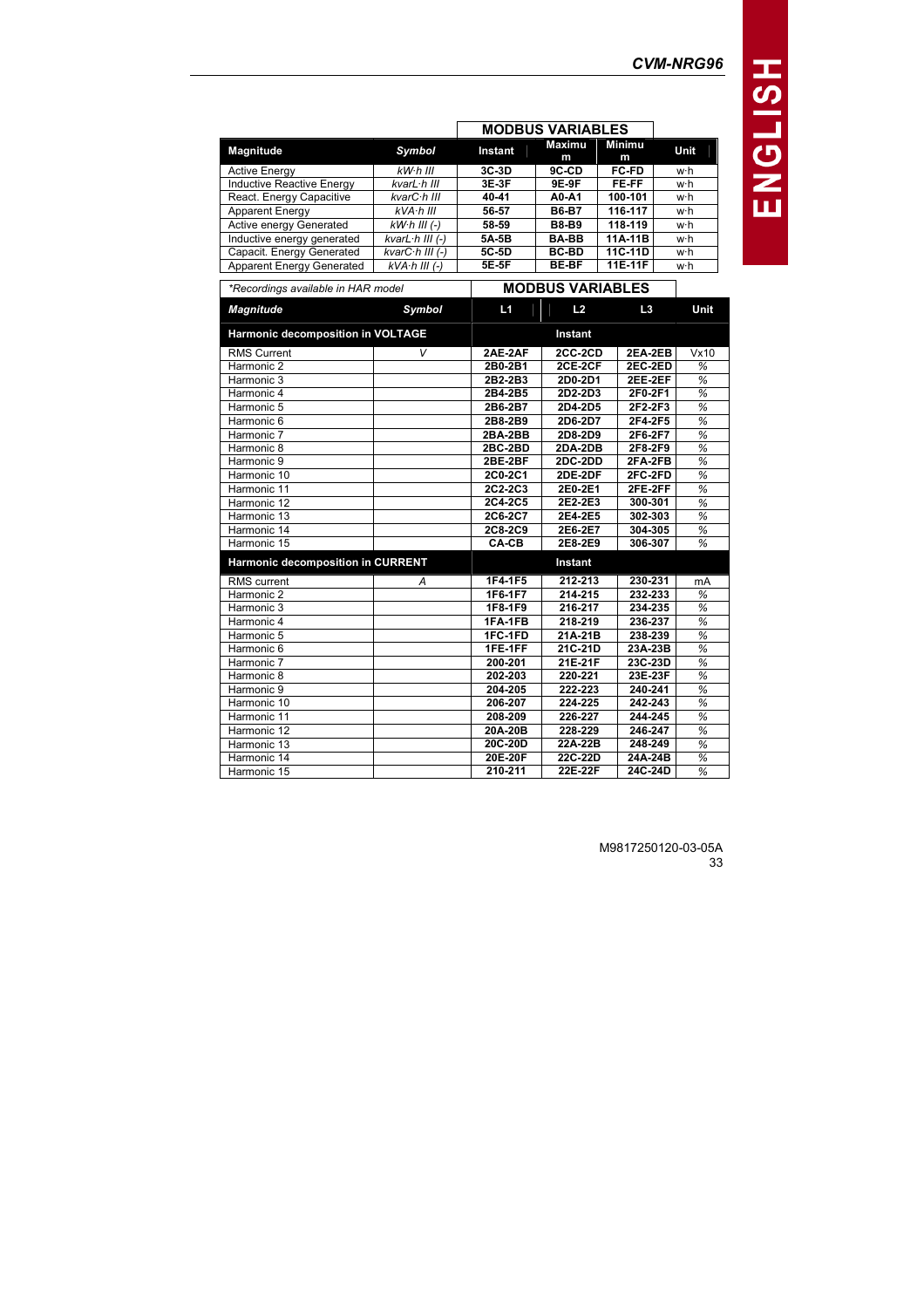# Example of a MODBUS© question

QUESTION 0A 04 00 00 00 0A 71 76

| 0A                                                                                            | Peripheral number, 10 in decimal                           |  |  |  |
|-----------------------------------------------------------------------------------------------|------------------------------------------------------------|--|--|--|
| 04                                                                                            | Reading function                                           |  |  |  |
| 00 00                                                                                         | Record at which the reading is to start                    |  |  |  |
| 00 0A                                                                                         | Number of recording to be read: 10 in decimal              |  |  |  |
| 7176                                                                                          | <b>CRC</b> Character                                       |  |  |  |
| <b>RESPONSE</b><br>0A 04 14 00 00 08 4D 00 00 23 28 00 00 0F A0 00 00 00 90 00 00 00 60 CB 2E |                                                            |  |  |  |
| 0A                                                                                            | Number of the peripheral that is responding, 10 in decimal |  |  |  |
| 04                                                                                            | Reading function- the one used in the question             |  |  |  |
| 14                                                                                            | Number of bytes received (20).                             |  |  |  |
| 00 00 08 4D                                                                                   | V1x 10 (record 00 Hex) with value in decimal 212.5 V       |  |  |  |
| 00 00 23 28                                                                                   | mA 1, in decimal 9000 mA                                   |  |  |  |
| 00 00 0F A0                                                                                   | W 1, in decimal 4000 W                                     |  |  |  |
| 00 00 00 90                                                                                   | varL 1, in decimal 144 varL                                |  |  |  |
| 00 00 00 60                                                                                   | PF1 x 100, in decimal 96                                   |  |  |  |
| CB <sub>2E</sub>                                                                              | <b>CRC</b> Character                                       |  |  |  |

\*Each Modbus frame has a maximum limit of 20 variables (40 recordings).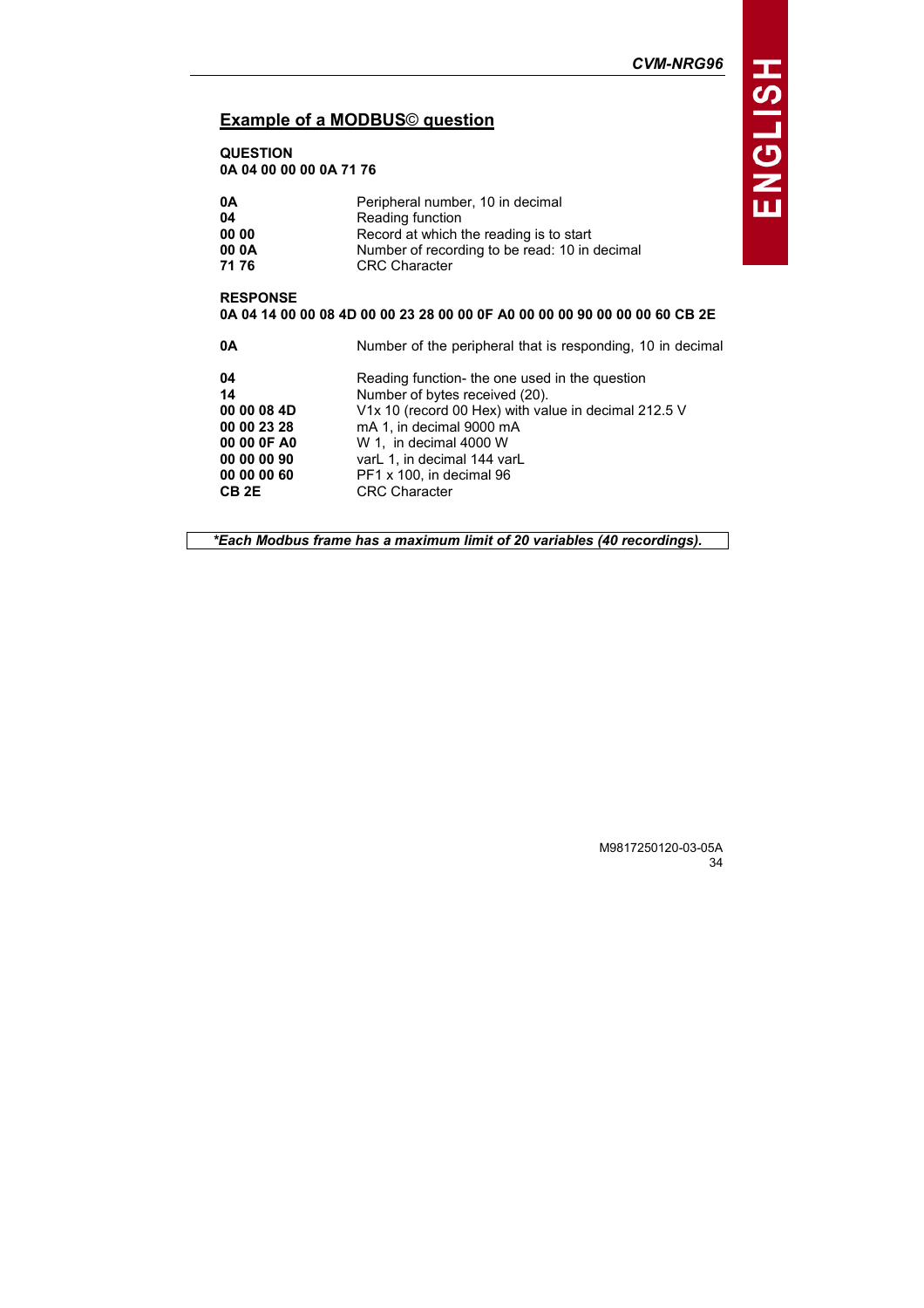# Connection for the RS485 BUS

The composition of the RS-485 cabling must be carried out with a meshed screen cable (minimum 3 wire) with a maximum distance of 1,200 metres between the CVM-NRG96 and the master unit. This Bus may connect a maximum of 32 CVM-NRG96 analyzers.



For communication with the master unit, the RS-232 to RS-485 System Protocol Intelligent Converter has to be used (M54020 Intelligent Converter). This converter does not require the 7 Pin connection in the RS232 part.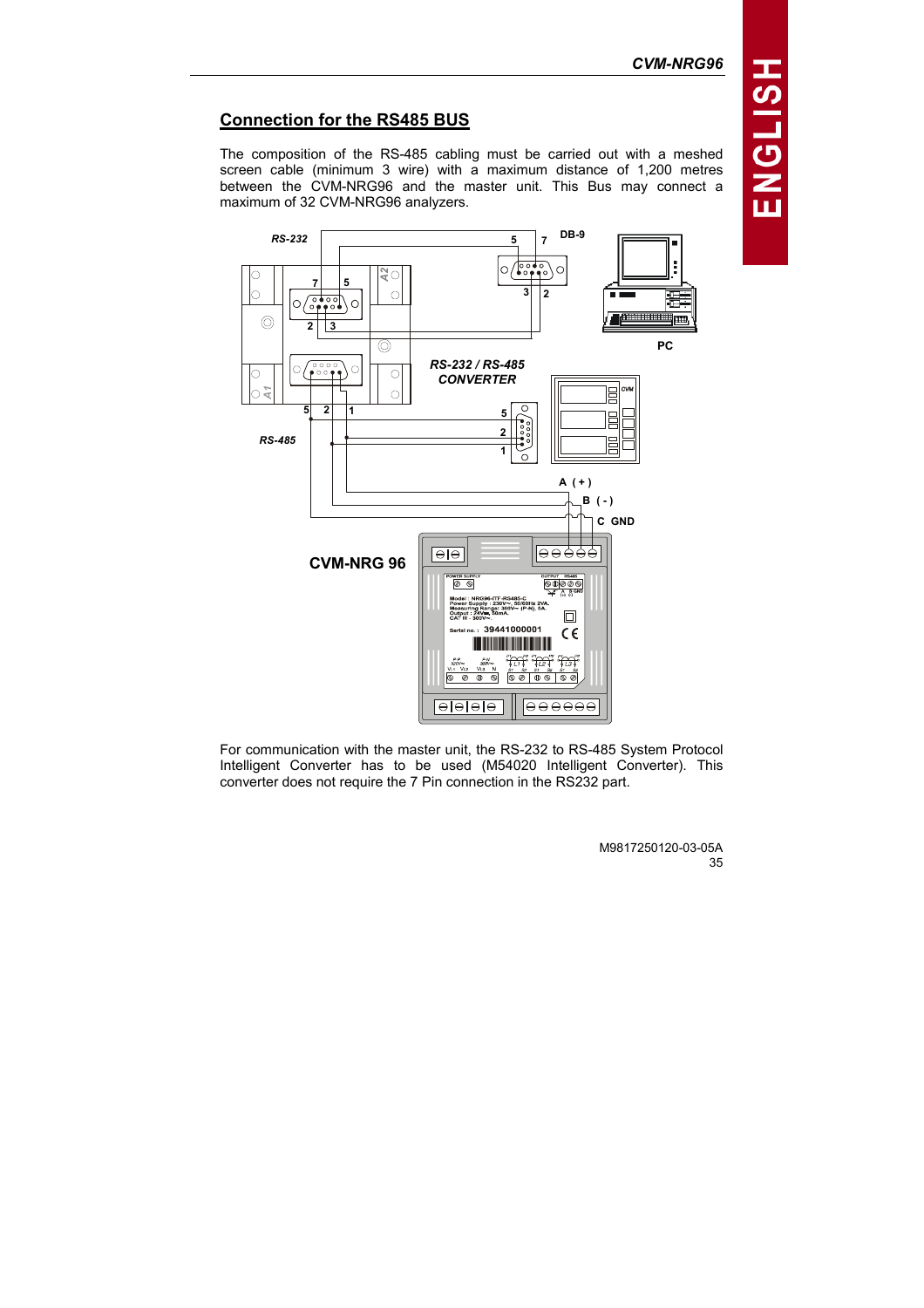# FAQ's

1. The CVM-NRG96 analyzer, once cabled and connected is seen to give a correct voltage and current reading, but shows negative values for active power (generation).

This is an error with the cabling for the current transformer secondaries; the direction of the transformer current has to be respected as shown in the connection diagram. The current transformers have a two face primary; the current must pass from P1 to P2 giving the result in secondary (S1 and S2) of 5 amps.

The error stems from:

- a) The current transformers have been incorrectly installed. As a result it gives the direction of the current as passing from P2 to P1; to resolve this problem, the current transformer does not have to be dismantled and installed again, but the transformer secondary (S1 and S2) just has to be inverted.
- b) The connection of the current secondaries in the current transformers have been incorrectly connected; to resolve this problem just connect the S1 transformer secondary to the S1 on the analyzer and the S2 on the current transformer to the S2 on the analyzer.
- 2. The CVM-NRG96 analyzer, once cabled and connected, is seen to give an incoherent Power factor and Cos φ III reading (-0.01 or similar).

This is again a current transformer and voltage phase connection error phase L1 (R), must correspond to the current transformer installed in phase L1 (R); phase L2 (S), must correspond to the current transformer installed in phase L2 (S); and phase L3 (T), must correspond to the current transformer installed in phase L3 (T).

This connection is clearly shown on the back of the analyzer.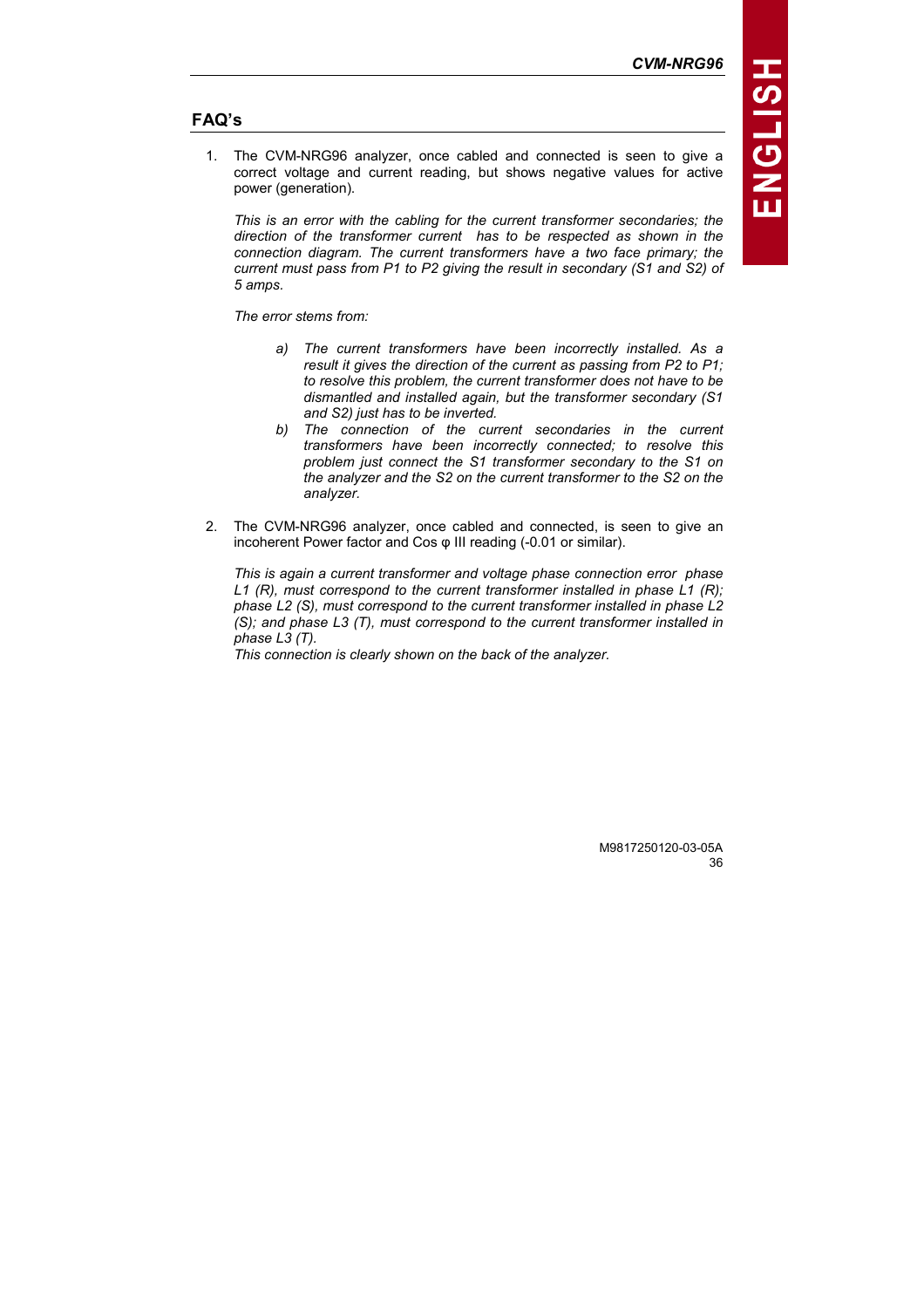3. The CVM-NRG96 analyzer does not correctly display the current reading. It shows values varying between 0 to 5 amps of current.

Ensure that the Transformer Primary ratio has been correctly set; once correctly set the current measurement shall be shown correctly extrapolated to primary (see section on transformer ratios).

4. The CVM-NRG96 analyzer is measuring in average voltage and is displaying the secondary voltage (for example 110 volts).

Ensure that the Primary and Secondary voltage ratio has been correctly set (see section on transformer ratios).

5. The CVM-NRG96 analyzer does not respond to communications requests; it does not communicate.

Ensure that the equipment's communication parameters have been correctly set as well as the peripheral number (0 to FF).

6. The CVM-NRG96 analyzer is connected to the Power Studio System and it does not communicate with the PC.

Ensure that the analyzer has been set with a Bus speed of 19,200 bauds.